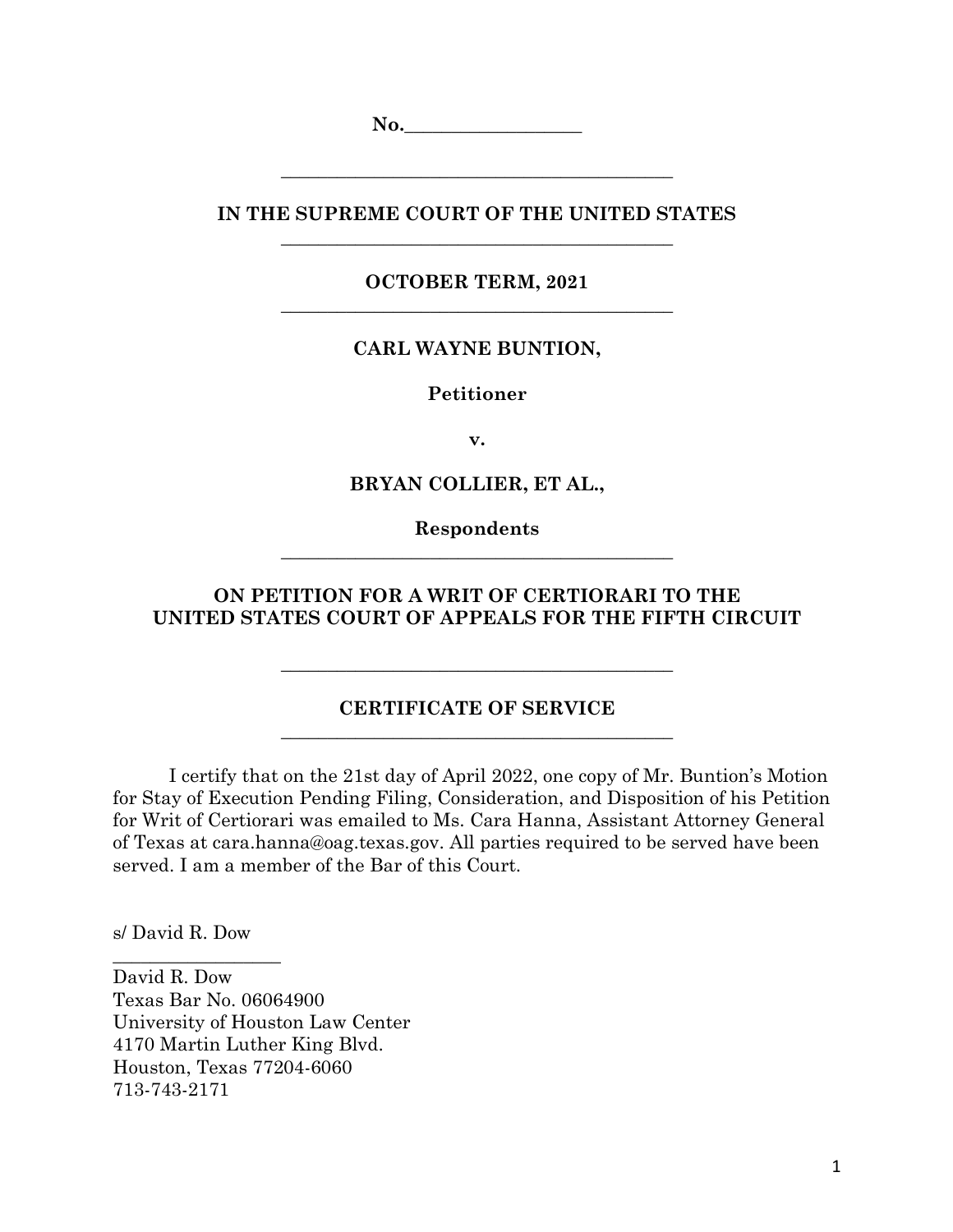No.

**IN THE SUPREME COURT OF THE UNITED STATES \_\_\_\_\_\_\_\_\_\_\_\_\_\_\_\_\_\_\_\_\_\_\_\_\_\_\_\_\_\_\_\_\_\_\_\_\_\_\_\_\_\_**

**\_\_\_\_\_\_\_\_\_\_\_\_\_\_\_\_\_\_\_\_\_\_\_\_\_\_\_\_\_\_\_\_\_\_\_\_\_\_\_\_\_\_**

**OCTOBER TERM, 2021 \_\_\_\_\_\_\_\_\_\_\_\_\_\_\_\_\_\_\_\_\_\_\_\_\_\_\_\_\_\_\_\_\_\_\_\_\_\_\_\_\_\_**

# **CARL WAYNE BUNTION,**

**Petitioner**

**v.**

**BRYAN COLLIER, ET AL.,**

**Respondents \_\_\_\_\_\_\_\_\_\_\_\_\_\_\_\_\_\_\_\_\_\_\_\_\_\_\_\_\_\_\_\_\_\_\_\_\_\_\_\_\_\_**

**ON PETITION FOR A WRIT OF CERTIORARI TO THE UNITED STATES COURT OF APPEALS FOR THE FIFTH CIRCUIT**

**\_\_\_\_\_\_\_\_\_\_\_\_\_\_\_\_\_\_\_\_\_\_\_\_\_\_\_\_\_\_\_\_\_\_\_\_\_\_\_\_\_\_**

## **MOTION FOR STAY OF EXECUTION PENDING FILING, CONSIDERATION, AND DISPOSITION OF PETITION FOR WRIT OF CERTIORARI**

**\_\_\_\_\_\_\_\_\_\_\_\_\_\_\_\_\_\_\_\_\_\_\_\_\_\_\_\_\_\_\_\_\_\_\_\_\_\_\_\_\_\_**

This is a capital case. Mr. Buntion is scheduled to be executed after 6 o'clock p.m. central time today, April 21, 2022.

> David R. Dow\* Texas Bar No. 06064900 Jeffrey R. Newberry Texas Bar No. 24060966 University of Houston Law Center 4170 Martin Luther King Blvd. Houston, Texas 77204-6060 713-743-2171 713-743-2131 (f) \* Member, Supreme Court Bar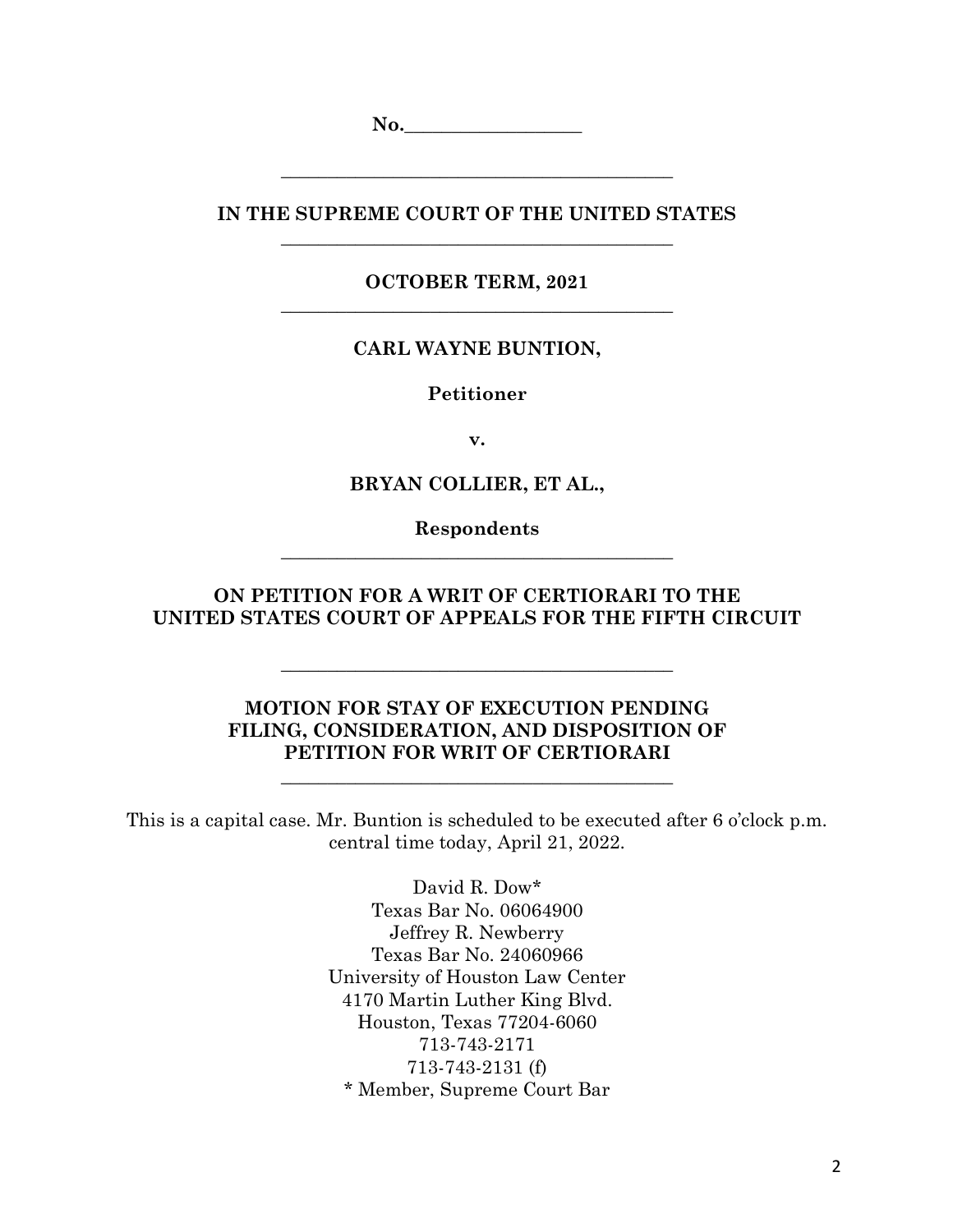### **QUESTIONS PRESENTED**

#### Capital Case.

Carl Buntion first arrived on death row in Texas in January 1991 – more than thirty-one years ago. The 1991 sentence, however, was unconstitutional. Buntion had sought diligently from before his original trial to obtain a sentencing proceeding that comported with the requirements of the Eighth Amendment, but the State refused . Finally, after resisting providing a constitutional trial for two decades, the State at last did conduct a trial that adhered to constitutional requirements, and Buntion was resentenced to death in 2012. For purposes of this action, Petitioner Carl Buntion concedes that the sentence of death imposed in 2012 was, in fact, a lawful sentence at the time it was imposed.

By 2012, however, through no fault of his own, and owing entirely to the refusal of the State of Texas to provide him with a lawful trial, Buntion had already resided on death row for over two decades. If the State carries out Buntion's execution this evening, April 21, 2022, Buntion will have spent more than thirtyone years – more precisely, 11,410 days – under a sentence of death awaiting execution. He is 78 years old. A delay between sentence and execution of three decades, two-thirds of which saw Buntion held pursuant to an unconstitutional sentence, and all of which resulted entirely from the action of the State, gives rise to the following questions.

1. Is a challenge to the length of time an inmate has been held on death row prior to his scheduled execution properly viewed as a challenge to the state's method of execution and, if so, is such a challenge properly cognizable pursuant to 42 U.S.C. § 1983?

2. Does a claim that the Eighth Amendment prohibits a state from carrying out a lawfully-imposed death sentence because, as a result of the state's own conduct, the inmate has been on death row for over three decades, become ripe only once the state sets an execution date and is therefore not second or successive?

3. Where a state, and not the inmate, bears primary responsibility for an excessive stay on death row prior to the scheduling of an execution date, does the Eighth Amendment prohibit the State from carrying out an execution, even when the sentence was, at the time it was imposed, lawful?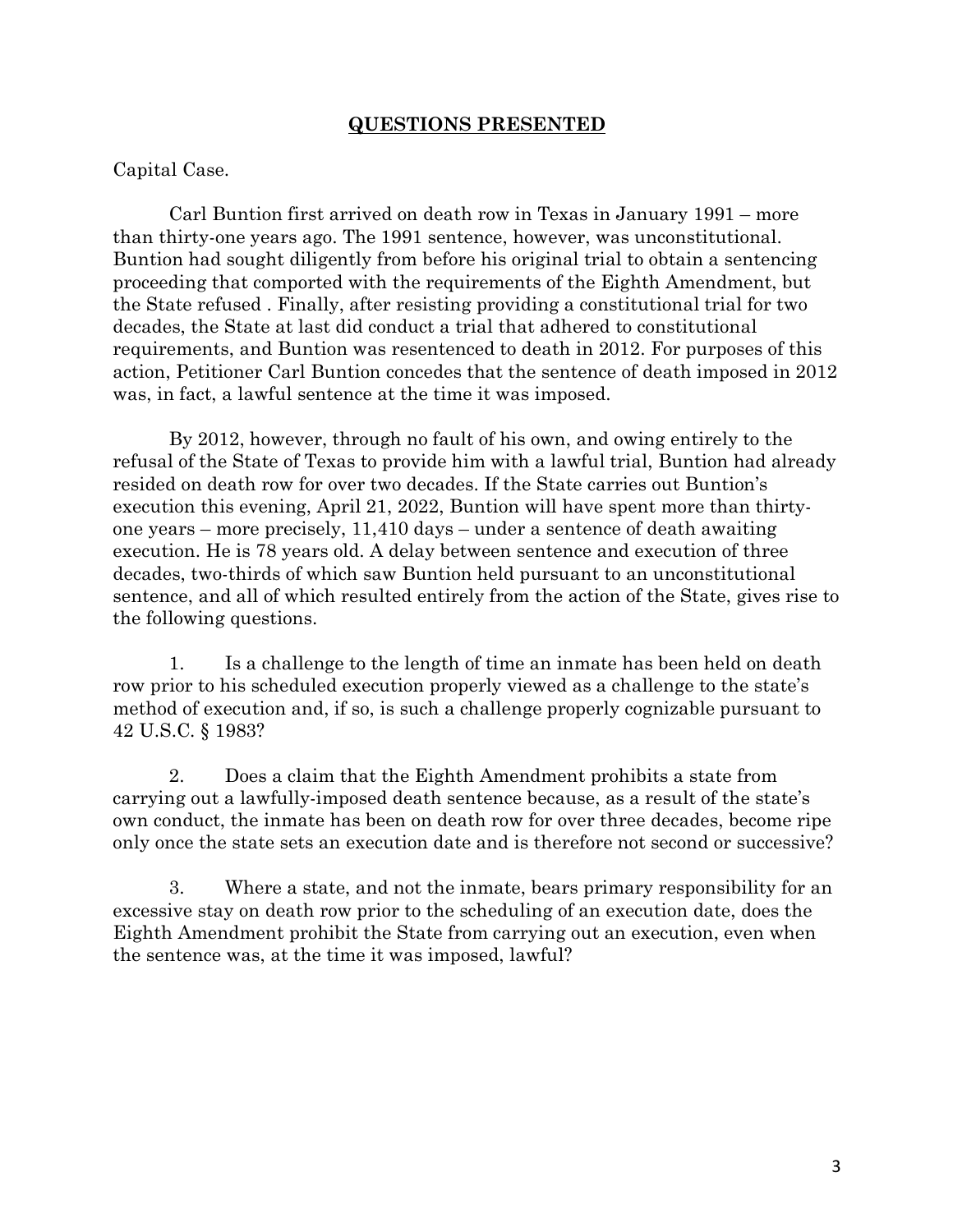#### **PARTIES TO THE PROCEEDING**

Petitioner (plaintiff and petitioner in the district court and plaintiff-appellant and petitioner-appellant in the court of appeals) is Carl Wayne Buntion. Buntion is currently incarcerated under a sentence of death at the Polunsky Unit of the Texas Department of Criminal Justice in Livingston, Texas. He is scheduled to be executed today, April 21, 2022.

Respondents (defendants and respondent in the district court and defendants-appellees and respondent-appellee in the court of appeals) are Texas Department of Criminal Justice (TDCJ) employees Bryan Collier, Bobby Lumpkin, and Dennis Crowley. Bryan Collier is the executive director of the Texas Department of Criminal Justice. He is being sued in his official capacity.

Bobby Lumpkin is the director of the Correctional Institutions Division of the Texas Department of Criminal Justice. He is being sued in her official capacity. Mr. Lumpkin is the person charged by the trial court's order to execute the judgment of death against Buntion. In addition to being one of three defendants in the § 1983 proceeding, Mr. Lumpkin was the lone respondent in the habeas proceeding. (As explained below, the two proceedings were consolidated by the court of appeals.)

Dennis Crowley is the senior warden of the Huntsville Unit, the unit at which TDCJ executes inmates. He is being sued in his official capacity. As the warden of the Huntsville Unit, Mr. Lewis is the TDCJ official that supervises Texas executions.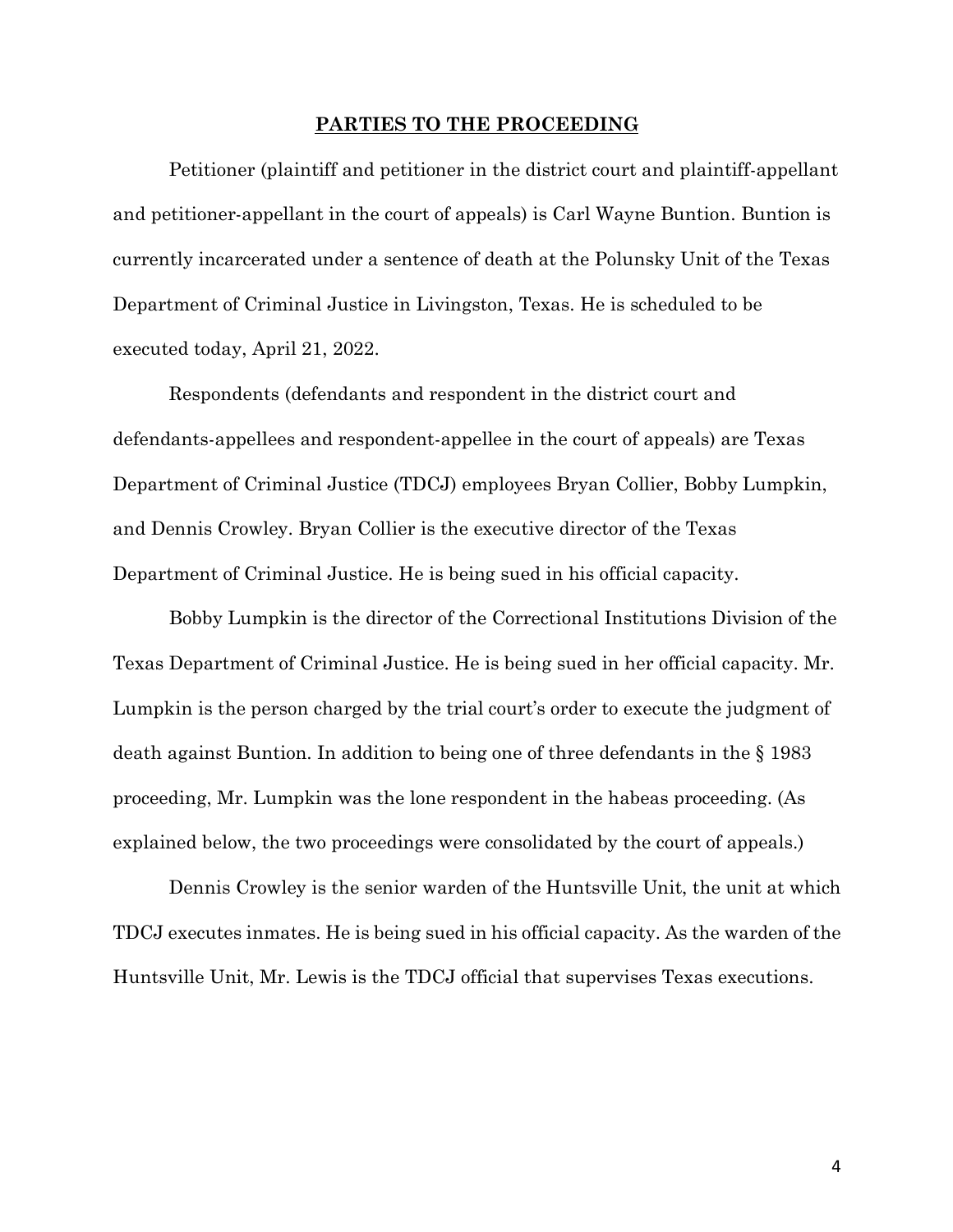# **RELATED PROCEEDINGS IN LOWER FEDERAL COURTS**

# **Southern District of Texas:**

*Buntion v. Lumpkin*, No. 4:22-cv-01104 (S.D. Tex. Apr. 14, 2022)

*Buntion v. Collier*, *et al.*, No. 4:22-cv-01125 (S.D. Tex. Apr. 18, 2022)

# **Court of Appeals for the Fifth Circuit**

*Buntion v. Lumpkin*, No. 22-70003, consolidated with, *Buntion v. Collier, Lumpkin, Crowley*, No. 22-70004 (5th Cir. Apr. 20, 2022)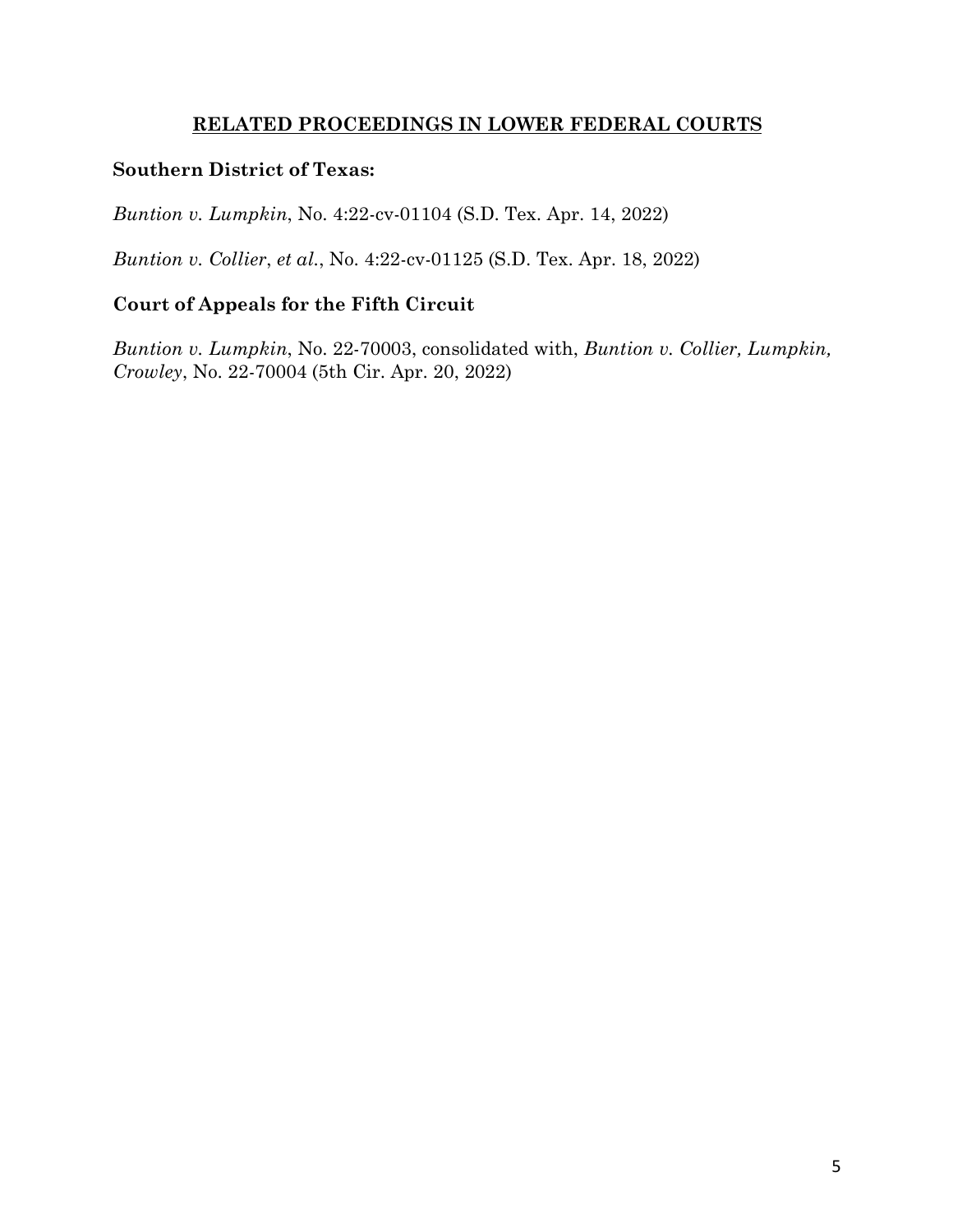# **TABLE OF CONTENTS**

|           | RELEVANT CONSTITUTIONAL AND STATUTORY PROVISIONS  11                                                                                                                                               |
|-----------|----------------------------------------------------------------------------------------------------------------------------------------------------------------------------------------------------|
|           |                                                                                                                                                                                                    |
| A.        | 1990-2009: Jurors in his initial trial sentence Buntion to death<br>in a proceeding which, over his objection, did not provide those<br>jurors an opportunity to consider mitigating evidence, and |
| <b>B.</b> | 2009: At last, the state habeas court orders Buntion receive a<br>new sentencing proceeding, at which jurors would be able to<br>consider the mitigating evidence that had not been lost or        |
| C.        | $2012 - 2021$ : Buntion finally receives a sentencing trial free of<br>the error he identified over twenty years before, is again<br>sentenced to death, and subsequently appeals his sentence17   |
| D.        | 2022: The trial court schedules Buntion's execution, and<br>Counsel pursue claims that did not become ripe until a date was                                                                        |
|           |                                                                                                                                                                                                    |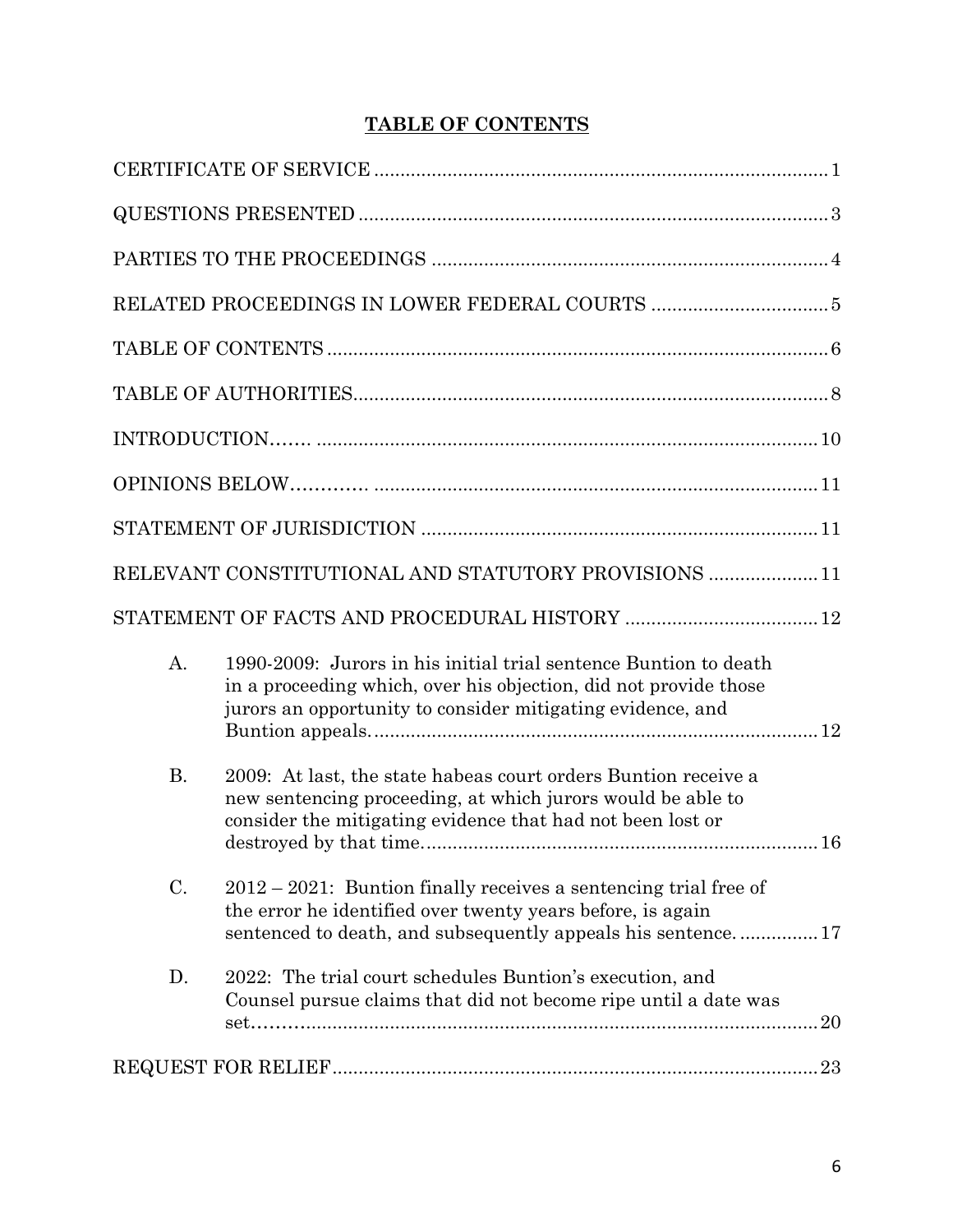|--|--|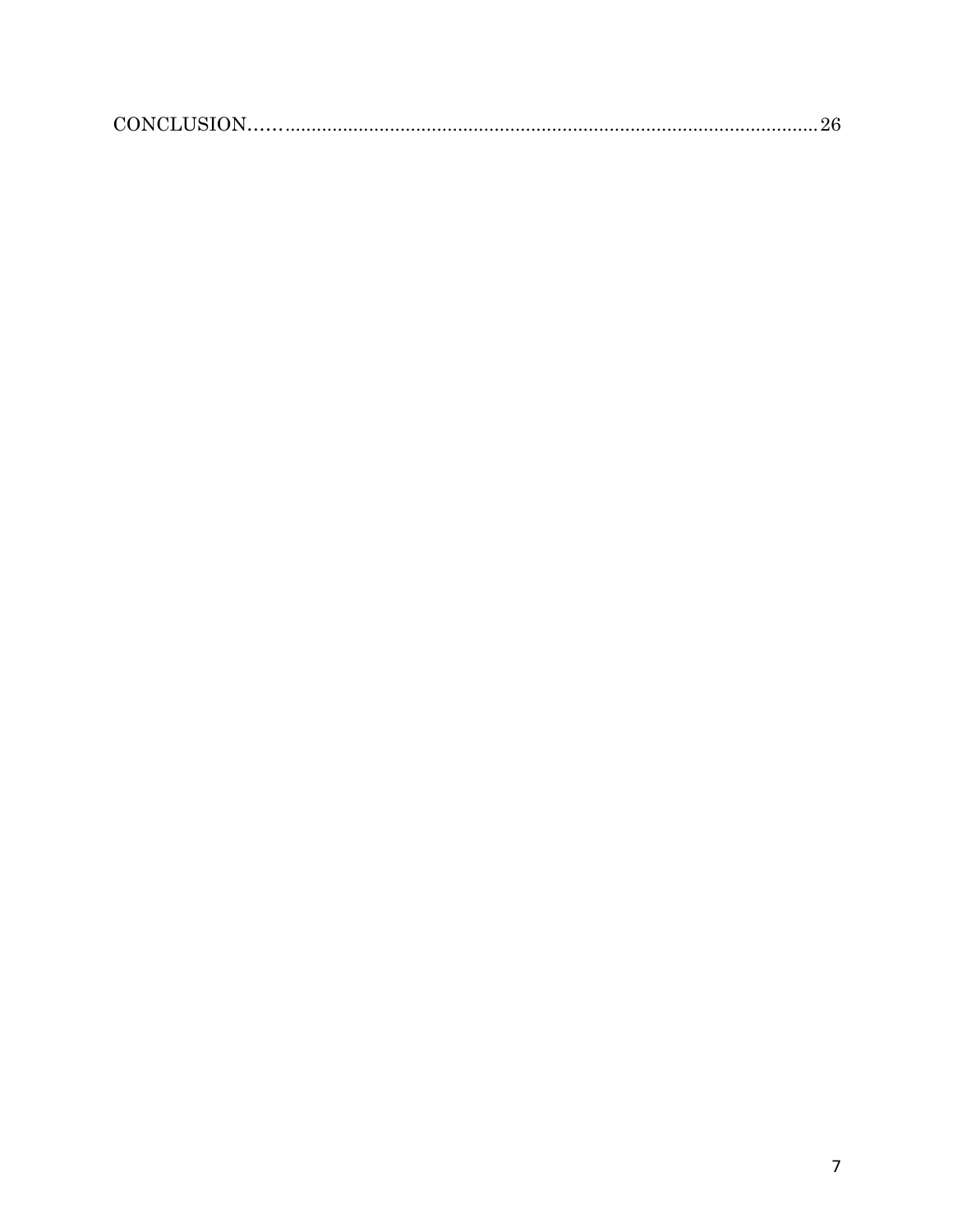# **TABLE OF AUTHORITIES**

# **Cases**

| Abdul-Kabir v. Quarterman,                                                                |
|-------------------------------------------------------------------------------------------|
| Barefoot v. Estelle,                                                                      |
| Brewer v. Quarterman,                                                                     |
| Buntion v. Dretke,<br>No. 4:04-cv-01328, 2006 WL 8453025 (S.D. Tex. Apr. 28, 2006)  16    |
| Buntion v. Lumpkin,                                                                       |
| Buntion v. Lumpkin,                                                                       |
| Buntion v. Quarterman,                                                                    |
| Buntion v. Quarterman,                                                                    |
| Buntion v. State,<br>No. 71,238, 1995 Tex. Crim. App. Unpub. LEXIS 2, (Tex. Crim. App.    |
| Buntion v. Texas,                                                                         |
| Coble v. Quarterman,                                                                      |
| Ex parte Buntion,                                                                         |
| Ex parte Buntion,<br>No. WR-22,548-04, 2017 WL 2464716 (Tex. Crim. App. June 7, 2017)  18 |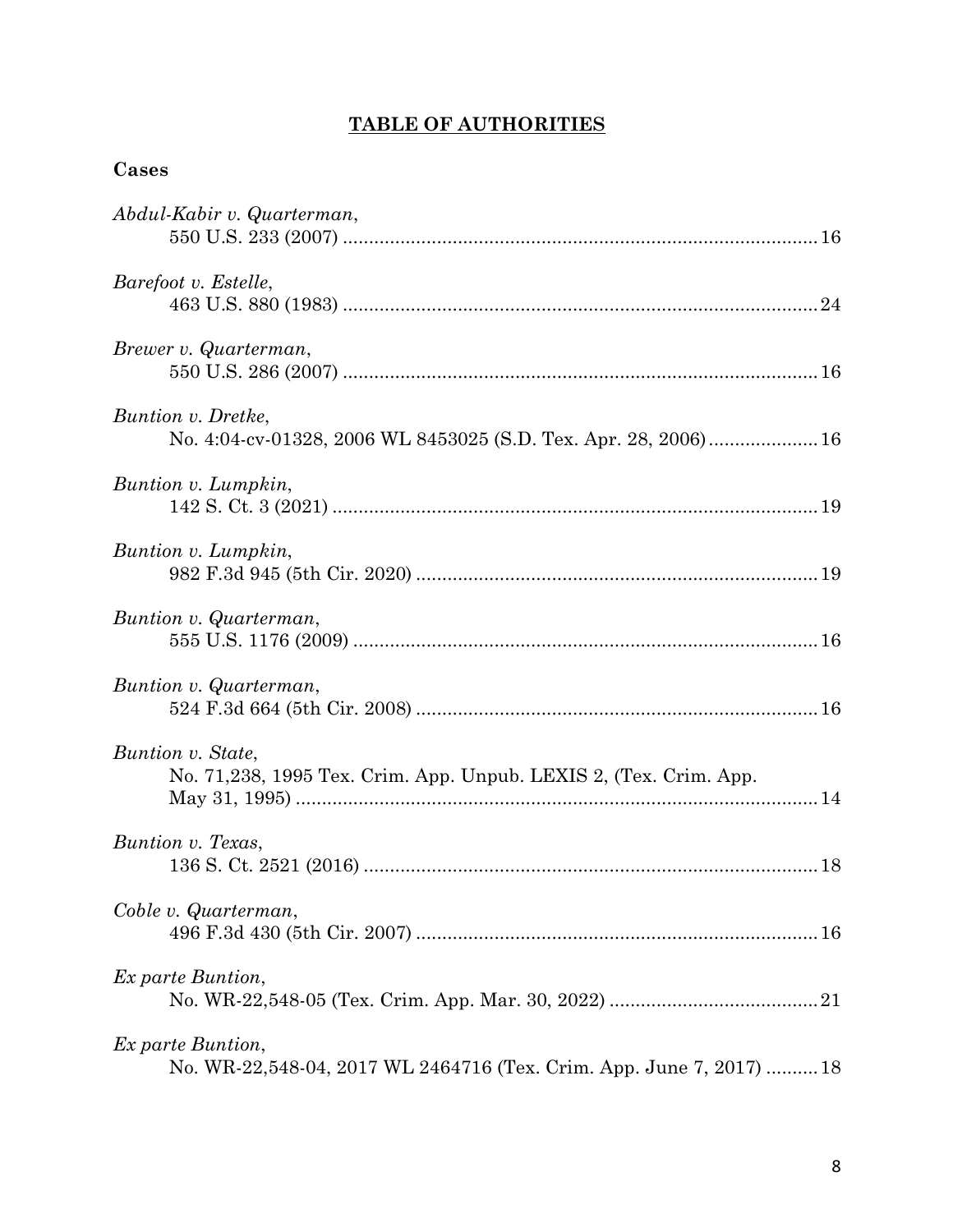| Ex parte Buntion,<br>No. AP-76,236, 2009 WL 3154909 (Tex. Crim. App. Sept. 30, 2009) 17 |
|-----------------------------------------------------------------------------------------|
| Ex parte Buntion,<br>No. WR-22,548-02, 2003 Tex. Crim. App. Unpub. LEXIS 9 (Tex. Crim.  |
| Ex parte Campbell,                                                                      |
| In re Medley,                                                                           |
| Johnson v. Bredesen,                                                                    |
| Panetti v. Quarterman,                                                                  |
| Penry v. Johnson (Penry II),                                                            |
| Penry v. Lynaugh (Penry I),                                                             |
| <b>Rules and statutes</b>                                                               |
|                                                                                         |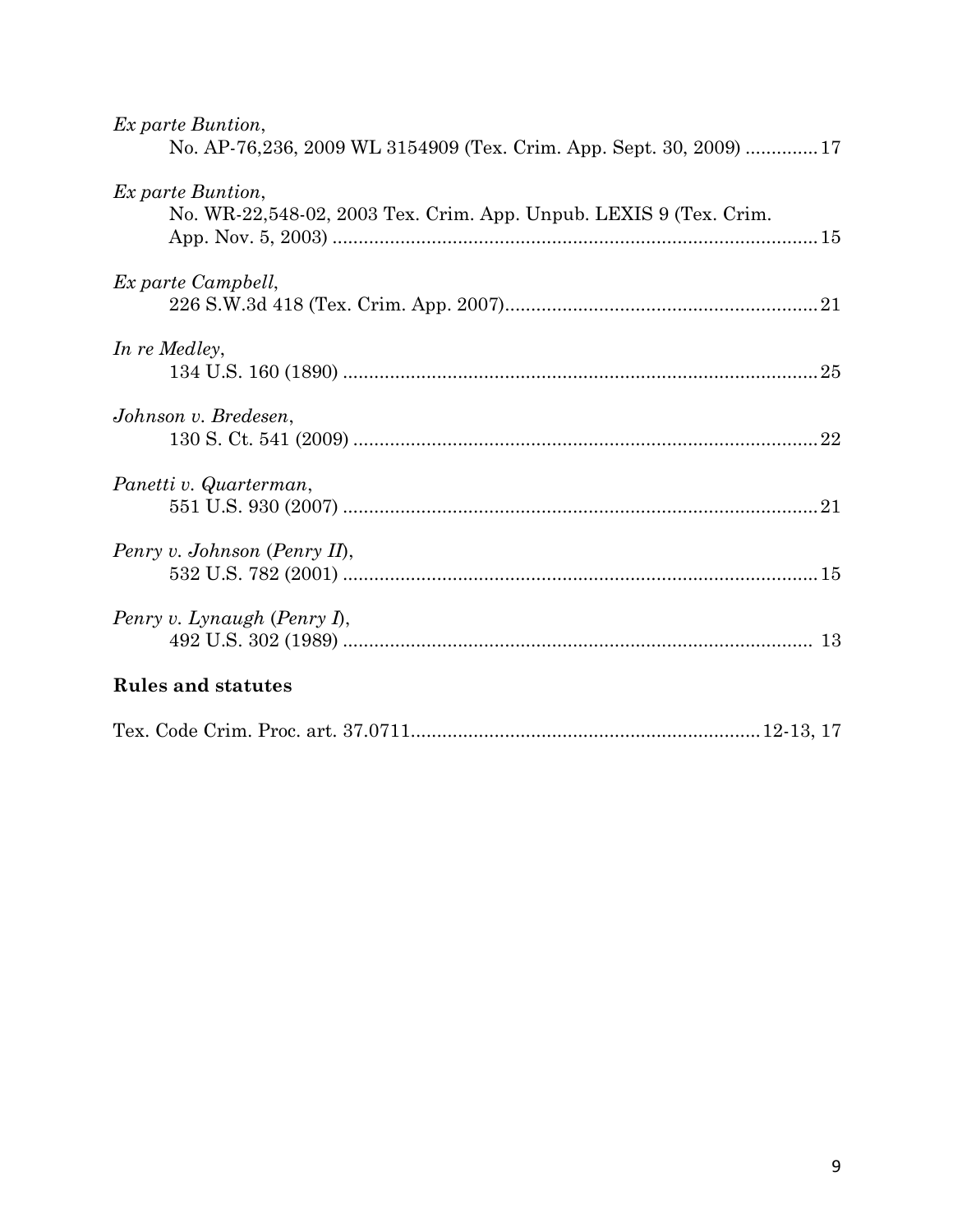**No. No. No. No. No. No. No. No. No. No. No. No. No. No. No. No. No. No. No. No. No. No. No. No. No. No. No. No. No. No. No. No. No. No. No. No. No.**

**IN THE SUPREME COURT OF THE UNITED STATES \_\_\_\_\_\_\_\_\_\_\_\_\_\_\_\_\_\_\_\_\_\_\_\_\_\_\_\_\_\_\_\_\_\_\_\_\_\_\_\_\_\_**

**\_\_\_\_\_\_\_\_\_\_\_\_\_\_\_\_\_\_\_\_\_\_\_\_\_\_\_\_\_\_\_\_\_\_\_\_\_\_\_\_\_\_**

**OCTOBER TERM, 2021 \_\_\_\_\_\_\_\_\_\_\_\_\_\_\_\_\_\_\_\_\_\_\_\_\_\_\_\_\_\_\_\_\_\_\_\_\_\_\_\_\_\_**

### **CARL WAYNE BUNTION,**

**Petitioner**

**v.**

**BRYAN COLLIER, ET AL.,**

**Respondents \_\_\_\_\_\_\_\_\_\_\_\_\_\_\_\_\_\_\_\_\_\_\_\_\_\_\_\_\_\_\_\_\_\_\_\_\_\_\_\_\_\_**

## **ON PETITION FOR A WRIT OF CERTIORARI TO THE UNITED STATES COURT OF APPEALS FOR THE FIFTH CIRCUIT**

**\_\_\_\_\_\_\_\_\_\_\_\_\_\_\_\_\_\_\_\_\_\_\_\_\_\_\_\_\_\_\_\_\_\_\_\_\_\_\_\_\_\_**

# **MOTION FOR STAY OF EXECUTION PENDING FILING, CONSIDERATION, AND DISPOSITION OF PETITION FOR WRIT OF CERTIORARI**

**\_\_\_\_\_\_\_\_\_\_\_\_\_\_\_\_\_\_\_\_\_\_\_\_\_\_\_\_\_\_\_\_\_\_\_\_\_\_\_\_\_\_**

### **INTRODUCTION**

Petitioner Carl Wayne Buntion is scheduled to be executed by the State of Texas after 6 o'clock p.m. today, Thursday, April 21, 2022. Since this Court reinstated the death penalty forty-six years ago in *Gregg v. Georgia*, 428 U.S. 153 (1976), this Court has repeatedly observed that the death penalty is a permissible punishment under the Eighth Amendment only when it serves a valid penological purpose. This case presents a quintessential scenario where a punishment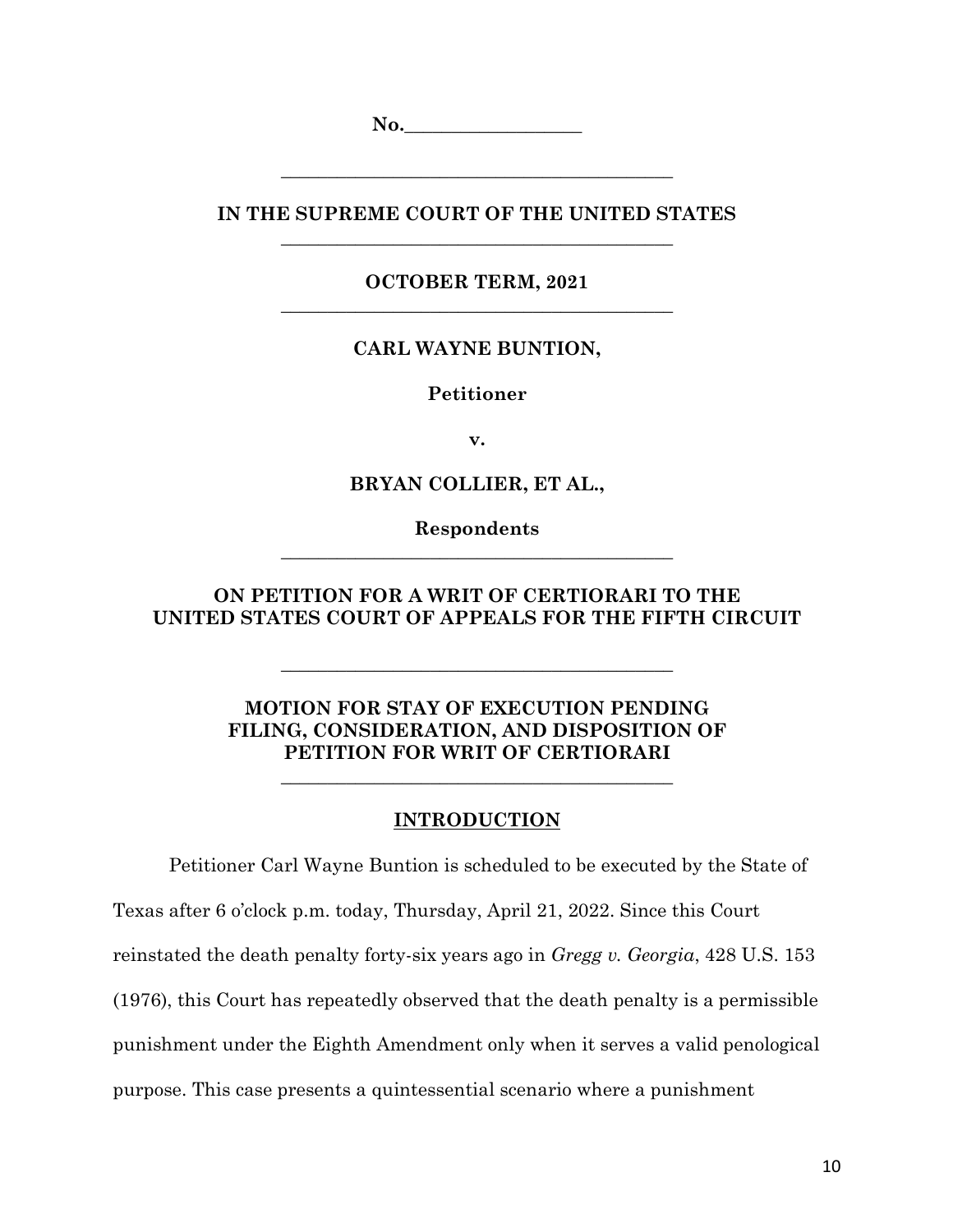originally imposed over three decades ago will further no legitimate aim if carried out today. Buntion therefore respectfully requests that this Court issue a stay of execution pending the filing and disposition of a Petition for Writ of Certiorari to the United States Court of Appeals for the Fifth Circuit.

#### **OPINIONS BELOW**

The April 20, 2022 opinion of the United States Court of Appeals for the Fifth Circuit denying Mr. Buntion's a stay of execution, dismissing his § 1983 claim, and denying his application for a certificate of appealability is published. A copy is attached as Appendix A.

The April 14 order of the District Court for the Southern District of Texas dismissing Buntion's habeas petition without prejudice is attached as Appendix B.

The April 18 order of the District Court for the Southern District of Texas dismissing Buntion's § 1983 action with prejudice is attached as Appendix C.

#### **STATEMENT OF JURISDICTION**

This Court has jurisdiction to issue the relief requested pursuant to 28 U.S.C.  $§ 1254(1).$ 

#### **RELEVANT CONSTITUTIONAL AND STATUTORY PROVISIONS**

The Eighth Amendment of the United States Constitution states, in relevant part: "Excessive bail shall not be required, nor excessive fines imposed, nor cruel and unusual punishment inflicted."

The Fourteenth Amendment of the United States Constitution states, in relevant part: "nor shall any state deprive any person of life, liberty, or property,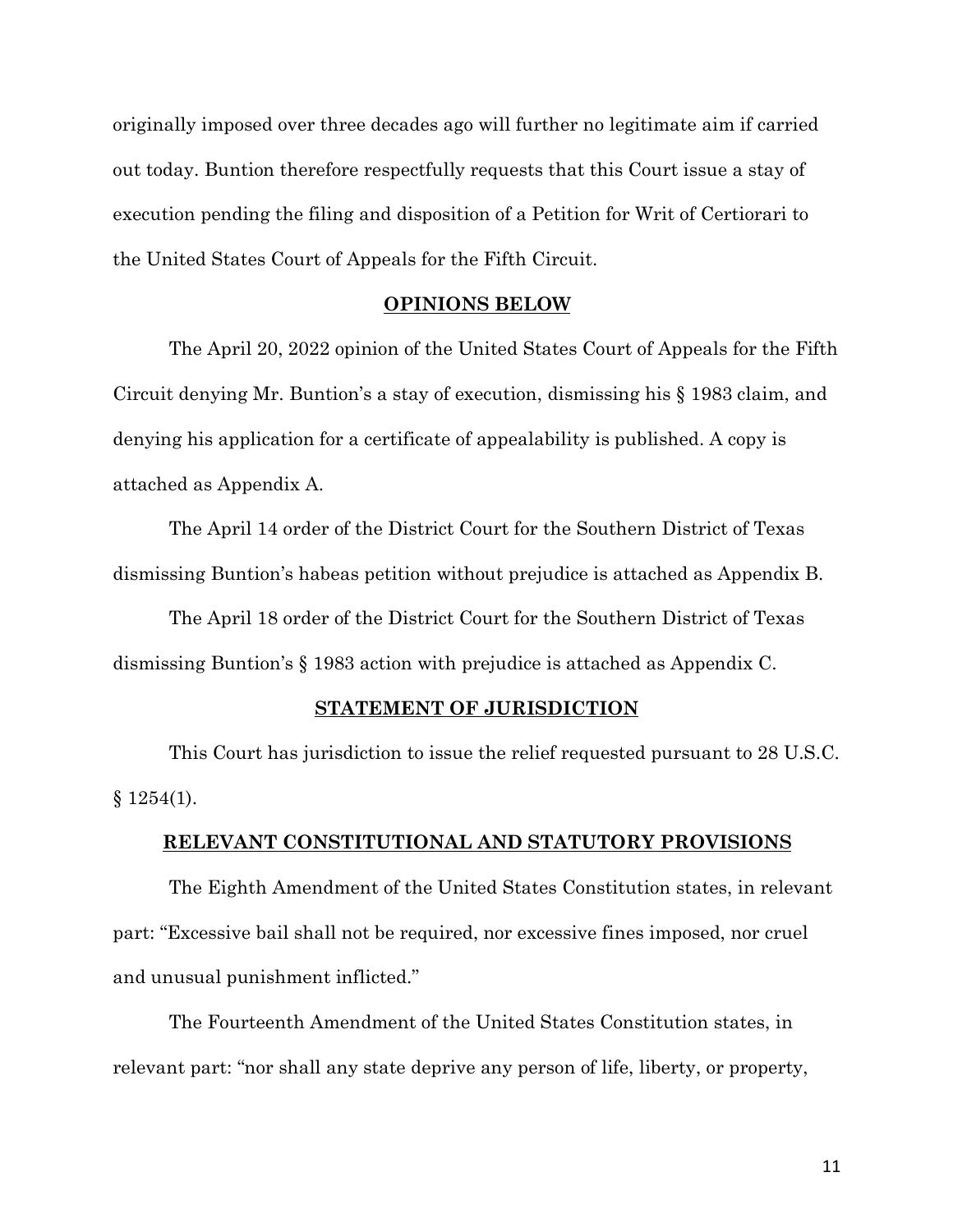without due process of law; not deny to any person within its jurisdiction the equal protection of the laws."

42 U.S.C. § 1983: Appendix D

 $\overline{a}$ 

### **STATEMENT OF FACTS AND PROCEDURAL HISTORY**

**A. 1990-2009: Jurors in his initial trial sentence Buntion to death in a proceeding which, over his objection, did not provide those jurors an opportunity to consider mitigating evidence, and Buntion appeals.** 

On June 28, 1990, Buntion was indicted for intentionally and knowingly causing the death of Houston Police Officer James Irby. I Tr. 5.1 Pretrial publicity was extensive in the Houston area, and, as a result, Judge William Harmon ordered the trial be convened in Gillespie County. *Id.* at 53. Guilt phase proceedings commenced on January 14, 1991, and the jury subsequently found Buntion guilty of capital murder on January 17. 61 S.F. 945.

The punishment phase commenced on January 21. At the conclusion of the punishment phase proceedings, the court charged the jury with answering two special issues, the answers to which would determine whether Buntion would be sentenced to death or life in prison. 64 S.F. 530; I Tr. 355-58. The first special issue was whether Buntion's conduct that caused the death of Officer Irby was "committed deliberately and with the reasonable expectation that the death of the deceased or another would result." I Tr. 355; *see also* Tex. Code Crim. Proc. art.

<sup>1</sup> Citations to the Clerk's Record of Buntion's 1991 trial appear in this pleading as [volume number] Tr. [page number]. Citations to the Reporter's Record of Buntion's 1991 trial appear herein as [volume number] S.F. [page number].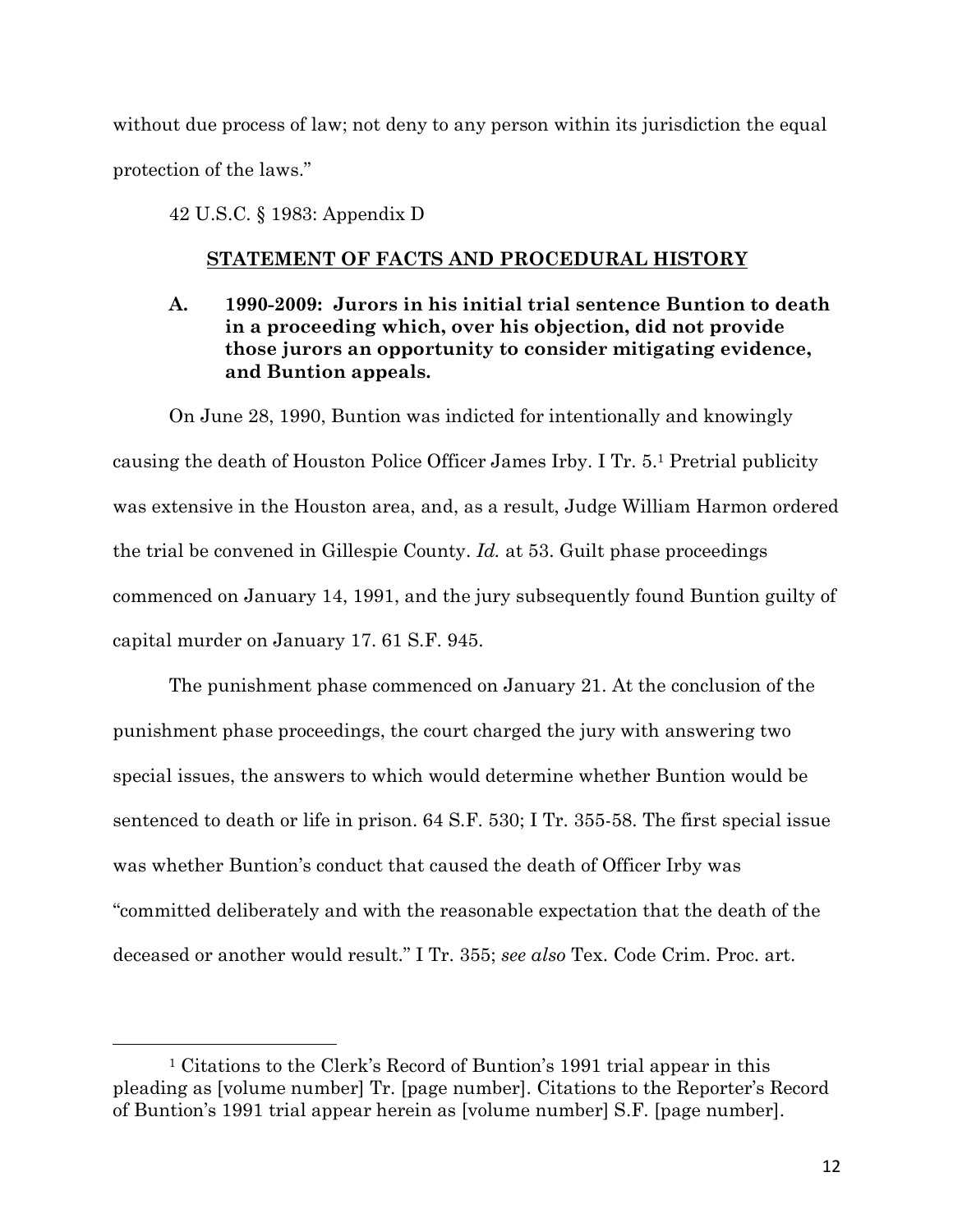37.0711, § 3(b)(1). The second special issue asked the jury to determine whether there was "a probability that . . . Buntion would commit criminal acts of violence that would constitute a continuing threat to society." I Tr. 357; *see also* Tex. Code Crim. Proc. art. 37.0711, § 3(b)(2).

More than a year before Buntion's trial – that is, more than a year before the trial judge charged the jury in Buntion's case – this Court had ruled, in another case from Texas, that neither of the special issues then-specified by Texas law required or even permitted the jury to consider mitigating evidence. *See Penry v. Lynaugh* (*Penry I*), 492 U.S. 302, 328 (1989). To that extent, the Texas death penalty statute was unconstitutional. However, rather than instructing the jury in Buntion's case to answer a question related to mitigating evidence, the trial court simply told the jurors to consider mitigating evidence while deliberating on the two special issues and, if they found that a life sentence was appropriate, then they should answer one of the two special issues with a "no" regardless of what they otherwise believed the answer to the special issue should be. I Tr. 353-54.

Buntion's attorneys had anticipated the trial court would give the jury this so-called nullification instruction rather than do what it should have done pursuant *Penry I* – i.e., ask the jurors to decide a separate special issue pertaining to mitigating evidence – and for that reason, on November 4, 1990 (over two months before Buntion's trial commenced), the attorneys filed a motion that asked the trial court to include a special issue that would have expressly required the jury to consider mitigating evidence. I Tr. 196-97. The trial court did not immediately act

13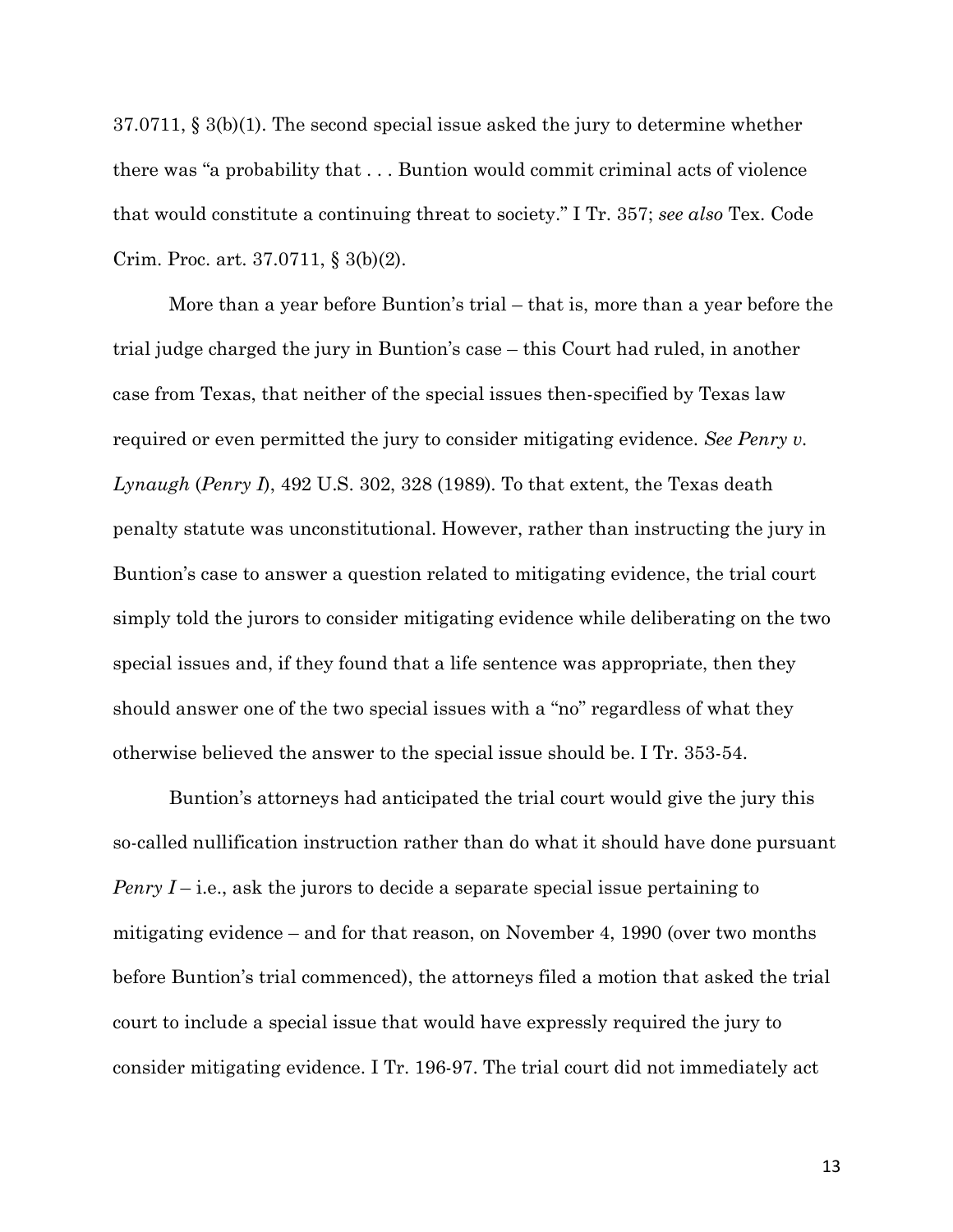on the motion but instead denied it near the end of the punishment phase of Buntion's trial. 14 S.F. 6; 63 S.F. 488-89. On January 24, 1991, the jury returned with "yes" answers to both the deliberateness special issue and the future dangerousness special issue, and Buntion was sentenced to death. I Tr. 355-58; 64 S.F. 618-22.

Buntion then appealed his conviction and sentence to the Texas Court of Criminal Appeals ("CCA"). Two of the claims Buntion raised on direct appeal – i.e., points of error 49 and 62 – pertained the trial court's denying his motion that asked the trial court to include a special issue pertaining to mitigation. *Buntion v. State*, No. 71,238, 1995 Tex. Crim. App. Unpub. LEXIS 2, at \*60-61 (Tex. Crim. App. May 31, 1995). In denying relief on these claims, the CCA wrote that the jurors could have given "proper effect" to mitigation by answering "no" to the future dangerousness question. *Id.* That court affirmed Buntion's conviction and sentence on May 31, 1995.

Buntion filed his initial state application for a writ of habeas corpus on March 31, 1997. SHCR-2 182.2 The forty-seventh, fifty-seventh, and fifty-eighth claims raised in the application asked the state habeas court to reverse Buntion's death sentence because the jurors were not able to give effect to the mitigating evidence presented at trial, because the trial court denied Buntion's request for a

 $\overline{a}$ 

<sup>2</sup> Citations to the State Habeas Clerk's Record of Buntion's initial state habeas proceeding, No. WR-22,548-02, appear in this pleading at SHCR-2 [page number]. Citations to the Supplemental volume of the record appear herein as Supp. SHCR-2 [page number].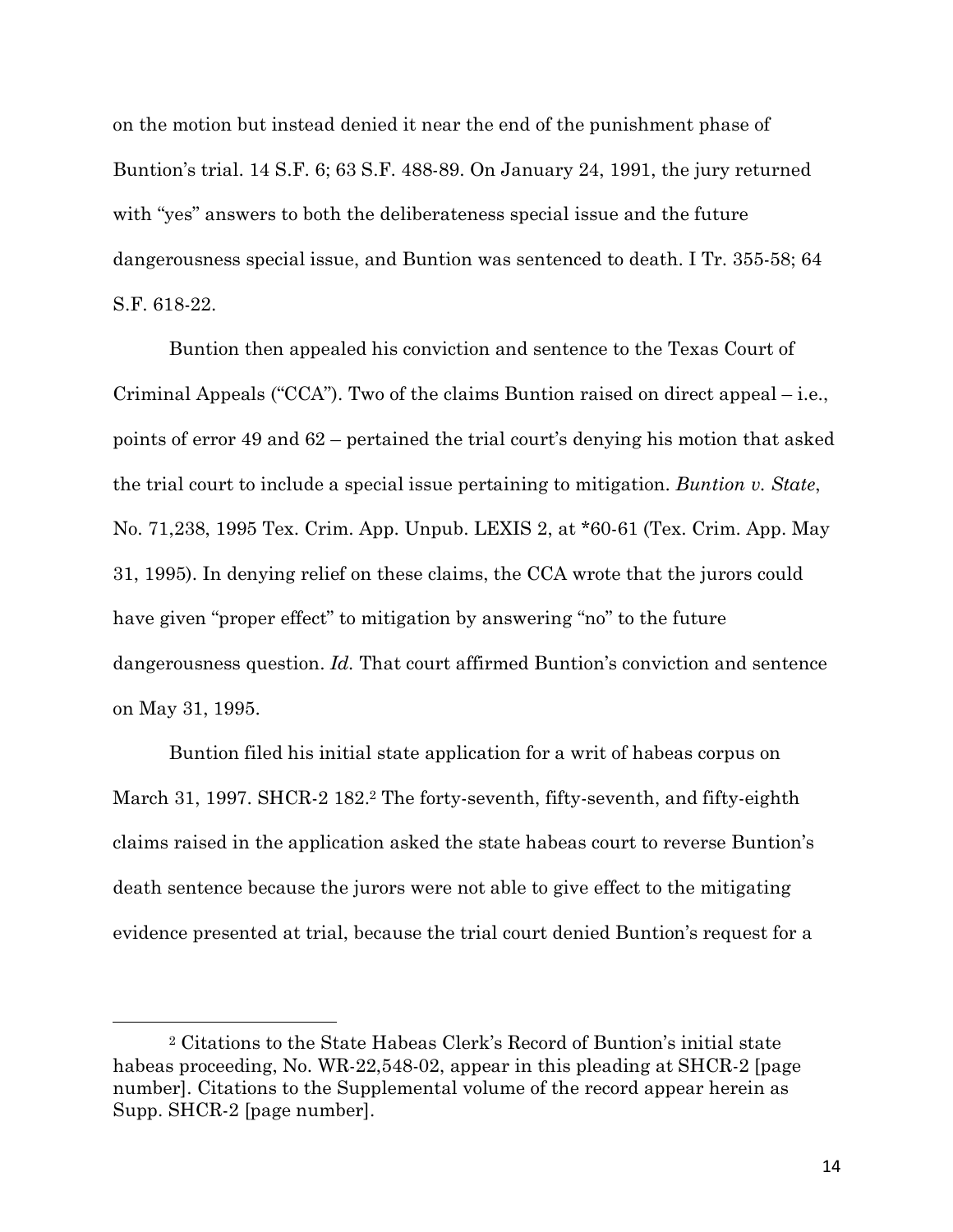special issue that would specifically address mitigation. SHCR-2 134-36, 162-63. The trial court issued its Findings of Fact and Conclusions of Law on September 29, 2003. Supp. SHCR-2 69. Two years before the trial court entered its findings, on June 4, 2001, this Court issued its opinion in *Penry v. Johnson* (*Penry II*), 532 U.S. 782 (2001). In *Penry II*, the Court made clear that any belief that its mandate in *Penry I* was satisfied by a nullification instruction was "objectively unreasonable." *Penry II*, 532 U.S. at 803-04.

In light of *Penry II*, therefore, it was unmistakably clear that Buntion was entitled to relief on his claims. The trial court, however, found that Buntion's claims should not "be considered in the instant writ proceeding" because the CCA had denied Buntion relief on related claims on direct appeal. Supp. SHCR-2 64, para. 37. The CCA adopted the trial court's findings and conclusions in denying Buntion relief on November 5, 2003. *Ex parte Buntion*, No. WR-22,548-02, 2003 Tex. Crim. App. Unpub. LEXIS 9, at \*1 (Tex. Crim. App. Nov. 5, 2003).

Buntion then sought federal review of his conviction and sentence, filing his amended petition for a writ of habeas corpus in the district court on December 30, 2004. *Buntion v. Dretke*, No. 4:04-cv-01328 (S.D. Tex. Dec. 30, 2004), ECF No. 23. Buntion's then-counsel raised thirty-eight claims for relief. The twenty-forth claim was that Article 37.071 of the Texas Code of Criminal Procedure is unconstitutional as applied to Buntion's case because it failed to allow his jurors to give effect to mitigating evidence. *Id.* at 96-98. With respect to this claim, the district court found Buntion was not entitled to relief because, notwithstanding the nullification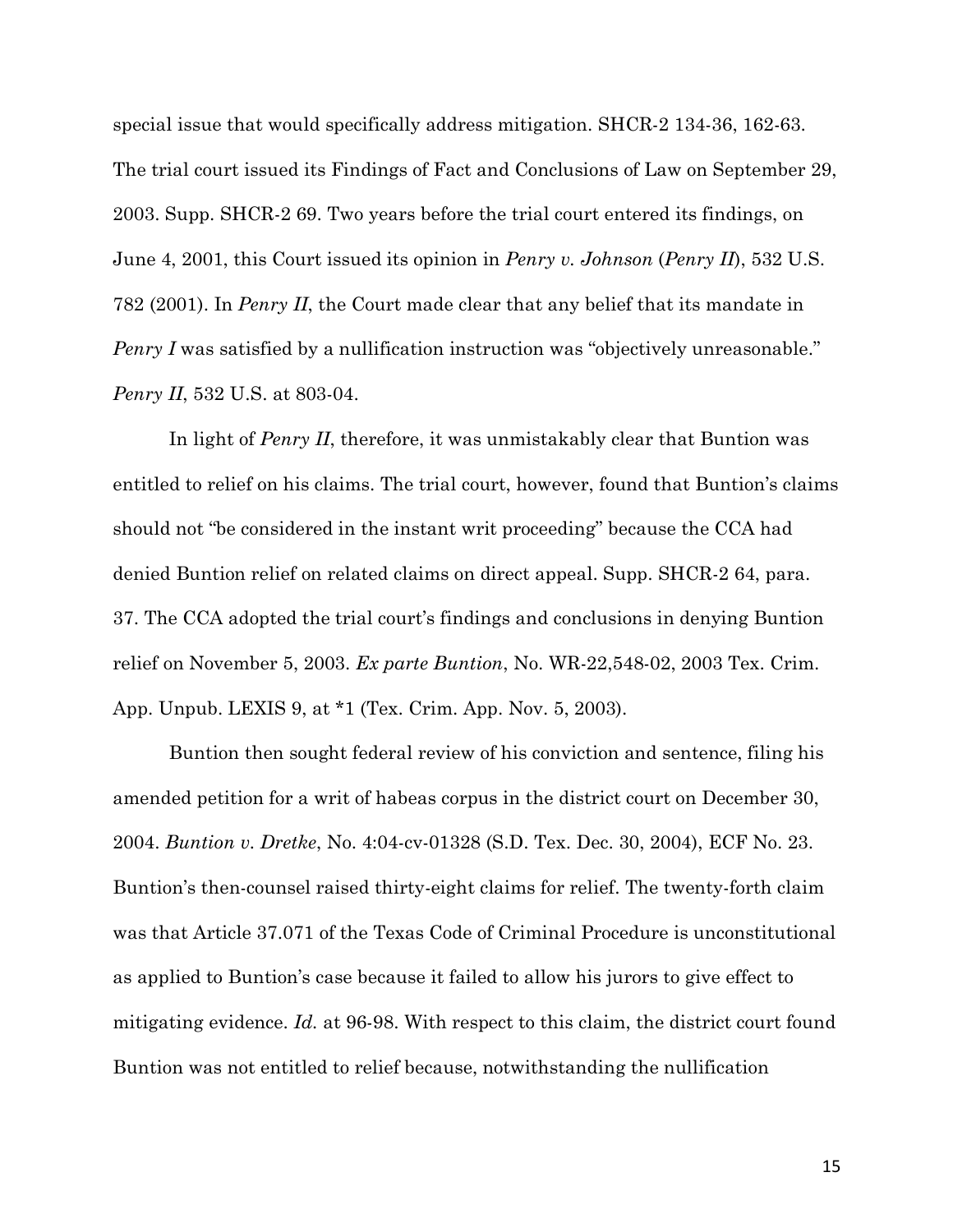instruction, the jury was able to give *sufficient effect* to the mitigating evidence he presented at trial. *Buntion v. Dretke*, No. 4:04-cv-01328, 2006 WL 8453025, at \*27- 28 (S.D. Tex. Apr. 28, 2006). The district court's opinion relied on a March 22, 2006 decision from the court of appeals from Billie Coble's case. *Buntion*, 2006 WL 8453025, at \*27-28. That opinion was subsequently withdrawn in light of this Court's opinions in *Abdul-Kabir v. Quarterman*, 550 U.S. 233 (2007), and *Brewer v. Quarterman*, 550 U.S. 286 (2007), in which the Court made clear that a jury must be able to give *full effect*, and not merely *sufficient effect*, to mitigating evidence. *Coble v. Quarterman*, 496 F.3d 430, 433 (5th Cir. 2007); *see also Abdul-Kabir*, 550 U.S. at 264-65; *Brewer*, 550 U.S. at 296.3

# **B. 2009: At last, the state habeas court orders Buntion receive a new sentencing proceeding, at which jurors would be able to consider the mitigating evidence that had not been lost or destroyed by that time.**

Less than five months after his initial federal habeas proceeding concluded, on July 14, 2009, Buntion raised a claim pursuant to *Penry II* in the state habeas court. SHCR-3 22.4 On September 30, 2009, the CCA held the "nullification

 $\overline{a}$ 

<sup>3</sup> The district court did grant Buntion relief on his claims related to the trial court's bias, claims which made up a large part of the habeas petition. *Buntion*, 2006 WL 8453025, at \*24. However, following the government's appeal, the court of appeals vacated the portion of the district court's order granting Buntion relief. *Buntion v. Quarterman*, 524 F.3d 664, 671 (5th Cir. 2008). This Court denied Buntion's Petition for a Writ of Certiorari on February 23, 2009. *Buntion v. Quarterman*, 555 U.S. 1176 (2009).

<sup>4</sup> Citations to the State Habeas Clerk's Record of Buntion's subsequent state habeas proceeding, in which he raised a claim pursuant to *Penry II*, i.e., No. WR-22,548-03, appear in this pleading as SHCR-3 [page number].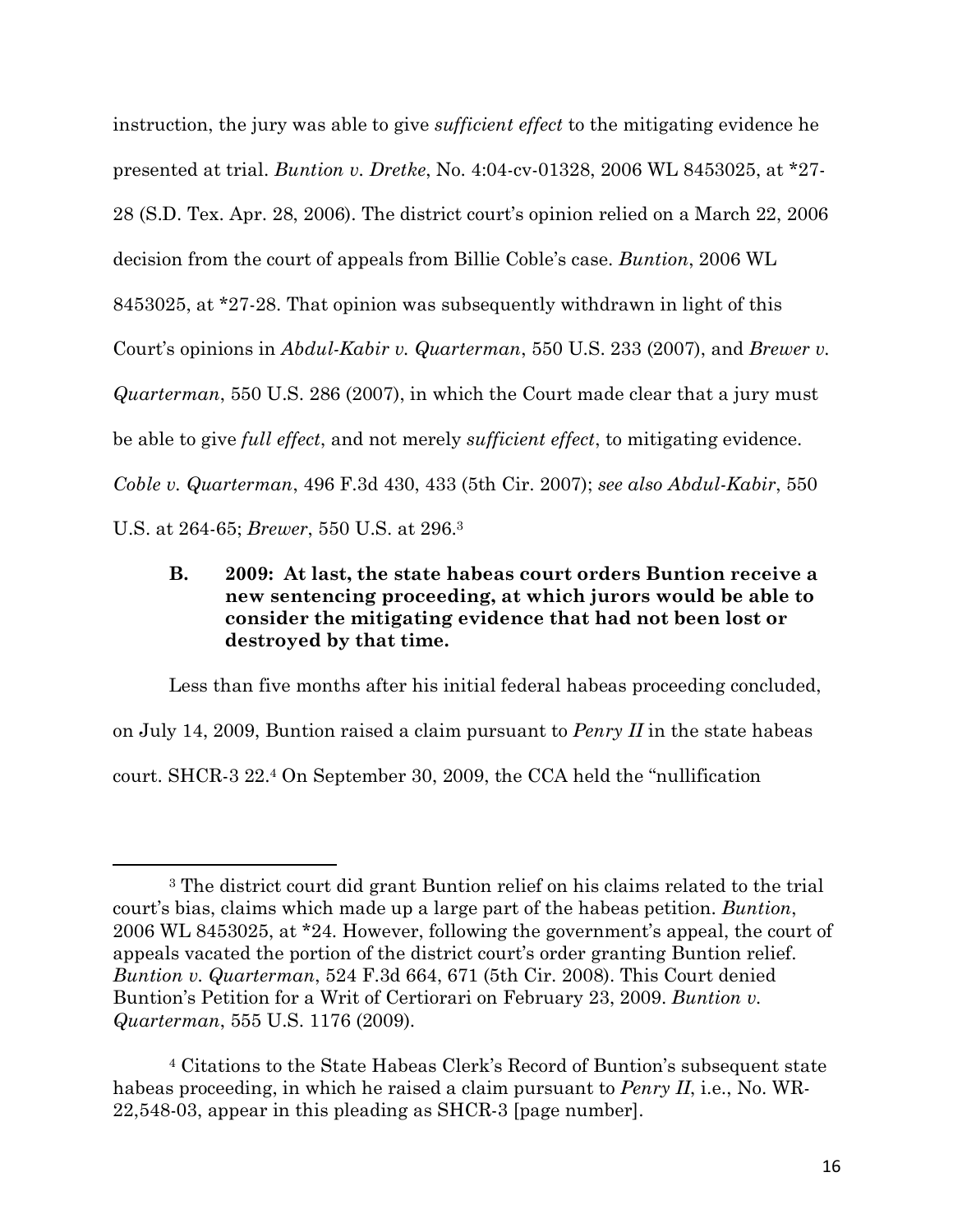instruction given to [Buntion's] jury was not a sufficient vehicle to allow jurors to give meaningful effect to the mitigating evidence presented" at his 1991 trial and remanded his case to the trial court for a new punishment hearing. *Ex parte Buntion*, No. AP-76,236, 2009 WL 3154909, at \*2 (Tex. Crim. App. Sept. 30, 2009). As explained above, Buntion had, by this point, argued for almost nineteen years that the nullification instruction was not adequate to protect his Eighth Amendment right to have the jury be able to give effect to mitigating evidence.

#### **C. 2012 – 2021: Buntion finally receives a sentencing trial free of the error he identified over twenty years before, is again sentenced to death, and subsequently appeals his sentence.**

The new punishment phase proceeding ordered by the CCA commenced on February 21, 2012. The mitigation case put on by trial counsel was remarkably thin – not because there was no mitigation case to be had, but because the passage of time had made it impossible to adequately investigate and present the mitigating evidence. During the twenty-one years that passed between Buntion's first and second trials (a period during which he was being held under an unconstitutional sentence), life history records were destroyed, and crucial witnesses either died or became otherwise unavailable.

At the conclusion of the evidence, the trial court charged the jury. At this trial, the jury had to answer four special issues. Addressing the error which led to Buntion's being retried, the fourth special issue asked the jury whether "there is a sufficient mitigating circumstance or circumstances to warrant that a sentence of life imprisonment rather than a death sentence be imposed." Tex. Code Crim. Proc.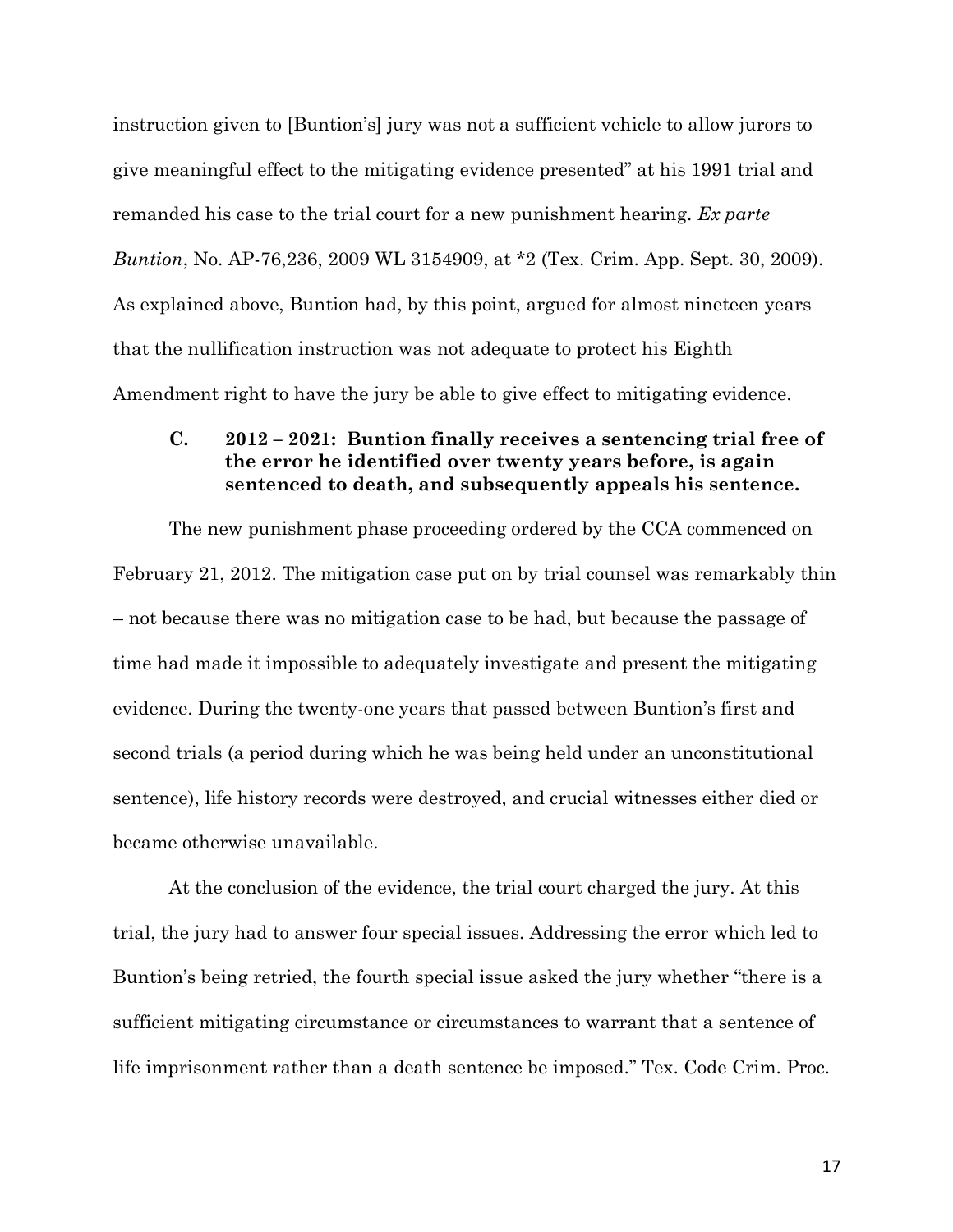art. 37.0711, § 2(e). As indicated above, much if not all of the evidence that would have supported an affirmative answer to this question had, as a result of the State's unconstitutional behavior, disappeared by the time of trial. On March 6, 2012, the jury returned answers to each of the four special issues, finding that Buntion had acted deliberately, would commit future acts of violence, had acted unreasonably in response to any provocation from Officer Irby, and that there were not sufficient mitigating circumstances to warrant sentencing Buntion to life in prison instead of the death. Accordingly, on March 6, 2012, Buntion was again sentenced to death. 45 R.R. 38.5

The CCA affirmed his sentence on January 27, 2016. *Buntion v. State*, 482 S.W.3d 58 (Tex. Crim. App. 2016). His case became final when this Court denied his petition for a writ of certiorari on June 27, 2016. *Buntion v. Texas*, 136 S. Ct. 2521 (2016).

On September 25, 2014, Buntion filed a state habeas application pursuant to Article 11.071. The trial court entered its findings of fact and conclusions of law recommending relief be denied on December 28, 2016. State's Proposed Findings of Fact, Conclusions of Law & Order, *Ex parte Buntion*, No. 588227-C (178th Dist. Ct., Harris County, Tex. Aug. 30, 2016). Based on the trial court's findings and conclusions and its own review, the CCA denied Buntion relief on June 7, 2017. *Ex parte Buntion*, No. WR-22,548-04, 2017 WL 2464716 (Tex. Crim. App. June 7, 2017).

 $\overline{a}$ 

<sup>5</sup> Citations to the Reporter's Record Buntion's second trial—*State v. Buntion*, No. 588227 (178th Dist. Ct., Harris County, Tex. Mar. 6, 2012)—are cited herein as [volume number] R.R. [page number].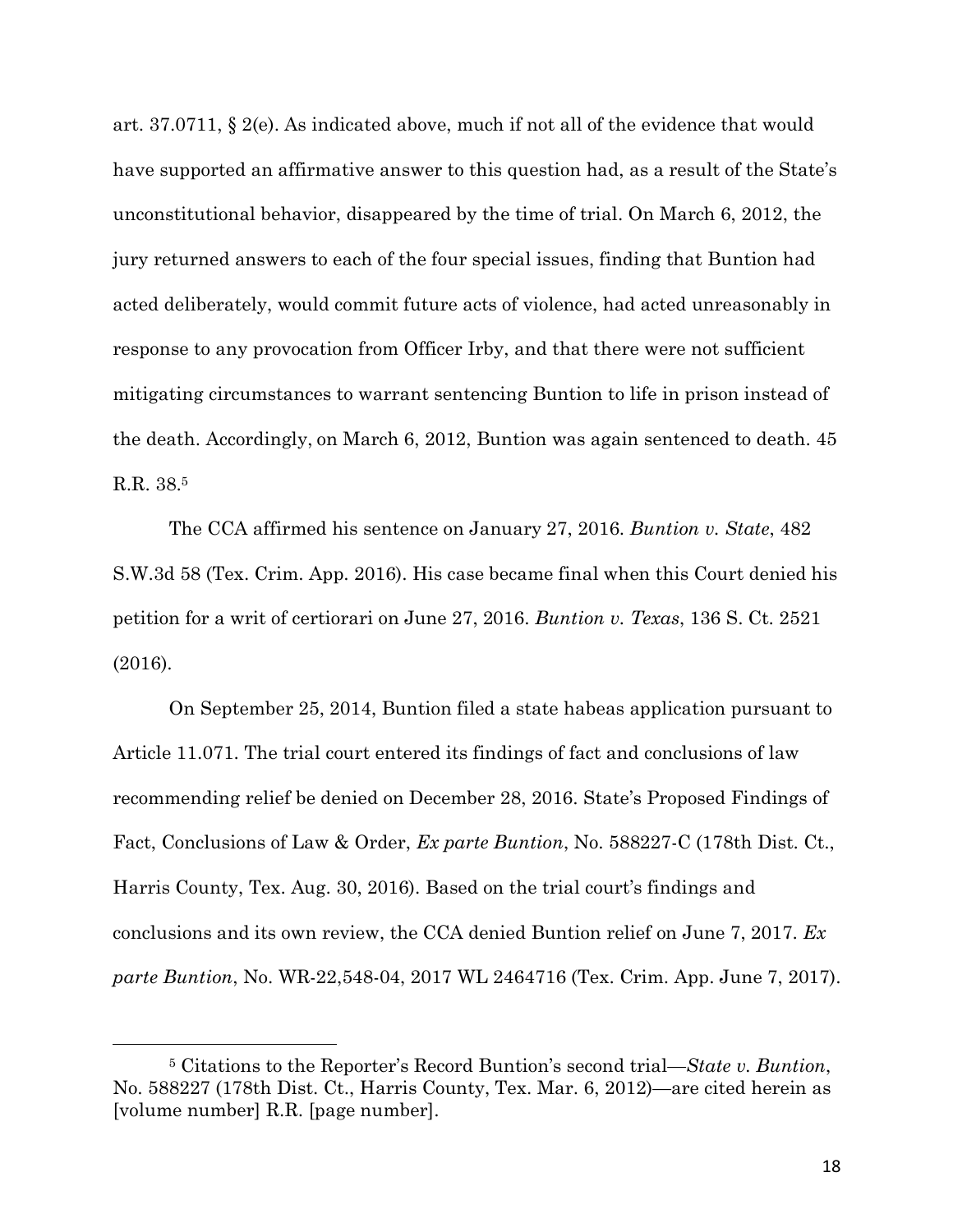The district court appointed undersigned Counsel to represent Buntion in his federal habeas proceeding on September 18, 2017, and Counsel filed Buntion's federal habeas petition on June 7, 2018. Relevant to this Motion, the petition included a claim that because Buntion had, at that time, been incarcerated for over a quarter of a century, the Eighth Amendment would not permit his execution. On March 5, 2020, the district court entered an order denying Buntion relief and a certificate of appealability. Mem. & Order, *Buntion v. Lumpkin*, No. 4:17-cv-02683 (S.D. Tex. Mar. 5, 2020), ECF No. 26. On appeal, the court of appeals agreed that Buntion was not entitled to a certificate of appealability on any of his claims. *Buntion v. Lumpkin*, 982 F.3d 945, 953 (5th Cir. 2020).

Counsel subsequently filed a Petition for a Writ of Certiorari in this Court, the second question presented of which pertained to whether either of the permissible purposes for the death penalty would be served by executing a man who had been incarcerated under a sentence of death as long as Buntion. The Court denied Buntion's Petition for a Writ of Certiorari on October 4, 2021. *Buntion v. Lumpkin*, 142 S. Ct. 3 (2021). In a statement respecting the denial of certiorari, Justice Breyer recognized that Buntion's lengthy confinement was problematic and called into question the constitutionality of Buntion's punishment and expressed his belief that there is a need for this Court, or other courts, to consider the question. *Id.* However, Justice Breyer also noted that procedural obstacles made it difficult for the Court to grant Buntion's petition for certiorari. *Id.*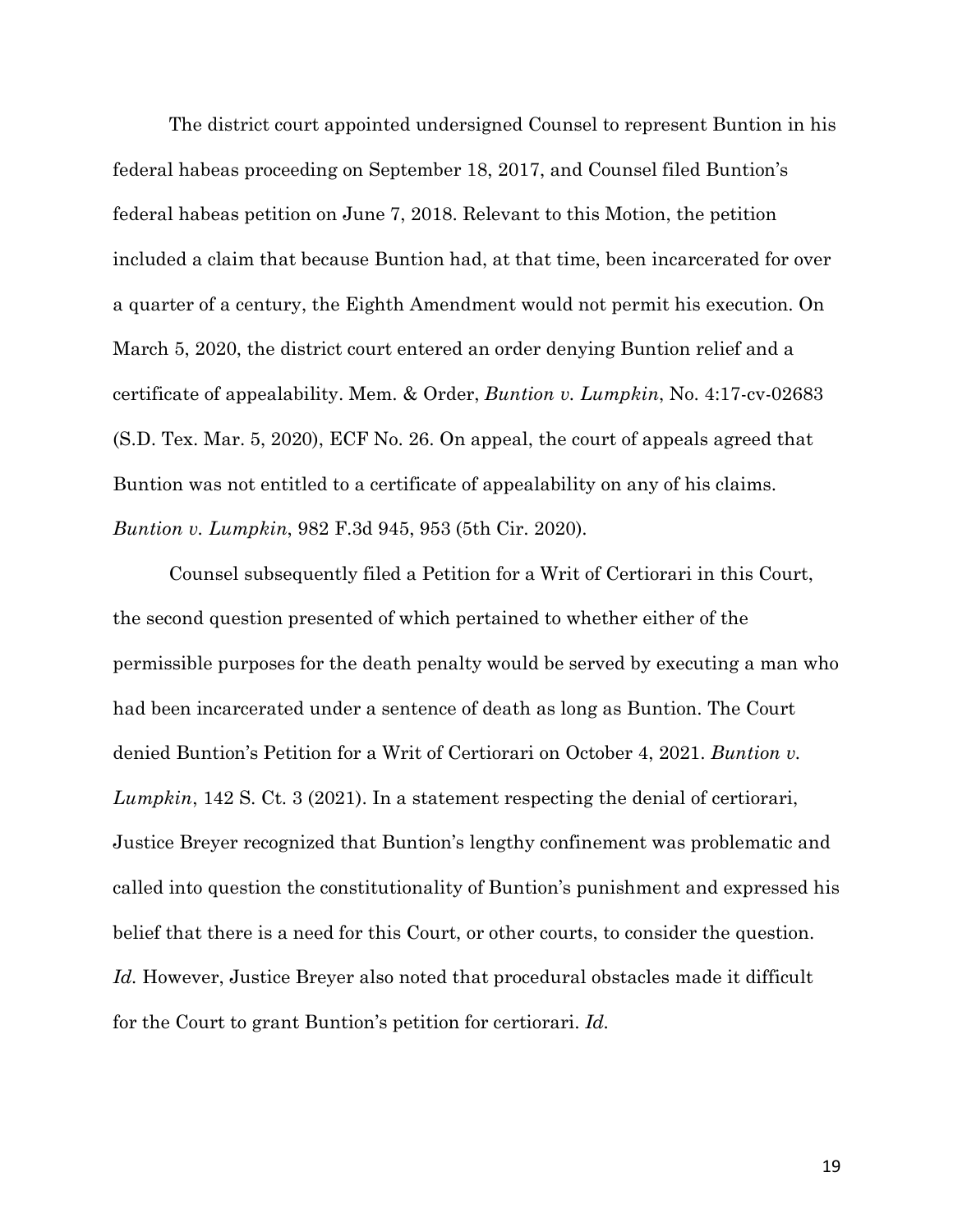## **D. 2022: The trial court schedules Buntion's execution, and Counsel pursue claims that did not become ripe until a date was set.**

The day after this Court denied certiorari, the District Attorney's Office informed Counsel it intended to ask the trial court to set an execution date for Buntion. Believing a claim that Buntion's execution would violate the Eighth Amendment's prohibition against cruel and unusual punishment because of his lengthy confinement under a sentence of death would ripen and therefore become available once an execution date was set, Counsel immediately began their efforts to raise the claim in a manner that would not be encumbered by the procedural obstacles identified by Justice Breyer. To that end, Counsel elected to present the claim to the federal courts via two separate vehicles: a habeas petition and a complaint filed pursuant to 42 U.S.C. § 1983. The first of these two vehicles (and perhaps also the second) required Counsel attempt to exhaust the claim in the state courts. Counsel therefore filed a state habeas application raising the claim on December 8, 2021 – almost a full month before the trial court entered its January 4 order scheduling Buntion to be executed, and more than four months in advance of the scheduled execution. Yet the CCA did not act on the application immediately, or even soon after a date was set. Instead, the CCA waited until March 30, 2022 – almost four months after Counsel filed the application and only three weeks before Buntion is scheduled to be executed – to enter its boilerplate order dismissing the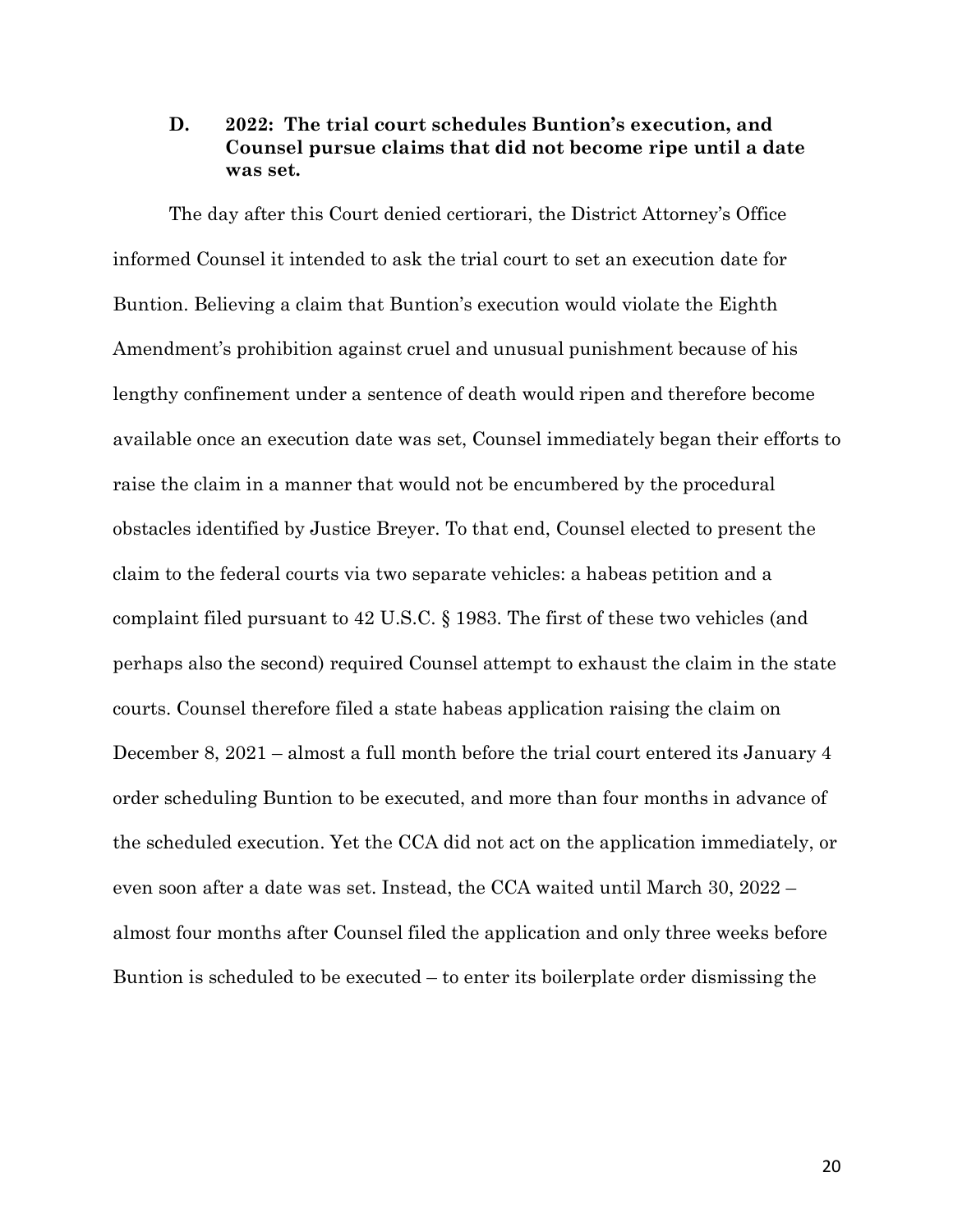application. *See Ex parte Buntion*, No. WR-22,548-05 (Tex. Crim. App. Mar. 30, 2022). 6

On April 6, 2022 (exactly one week after the CCA issued its order dismissing Buntion's state habeas application), Counsel filed Buntion's habeas petition in the district court. In the habeas petition, Buntion argued that his present claim was different from his 2018 claim because it rests on facts that did not exist until an execution date was set. Specifically, at that time, the delay was four years less than it is now. Perhaps the State had not crossed the constitutional line in 2018, but by 2022, surely it had. Moreover, until a date was set, any speculation about how long Buntion would be incarcerated under a sentence of death before the State finally sought to execute him could not be known. Consequently, because the claim was not previously available and because Counsel raised it as soon as it became ripe, Counsel argued that pursuant to this Court's opinion in *Panetti v. Quarterman*, 551 U.S. 930 (2007), the claim was not subject to the bar on successive applications. *See Panetti*, 551 U.S. at 947.

The following day, April 7, 2022, Counsel filed the § 1983 complaint. In the Complaint, Counsel argued explicitly that Buntion's claim does not challenge the legality of the 2012 sentencing proceeding; instead, it is a challenge to the State's

 $\overline{a}$ 

<sup>6</sup> While the district court's opinion did not address whether the CCA's order constituted a decision on the merits of the claim, the court of appeals found that it did not. However, even that court appears to agree that the order did not constitute a decision on the merits only if the factual predicate was previously available. Appendix A at 14-15. If the factual predicate was previously unavailable, as Buntion has argued throughout these proceedings to be the case, then the order unquestionably involves a consideration of the merits of Buntion's claim. *See Ex parte Campbell*, 226 S.W.3d 418, 421 (Tex. Crim. App. 2007).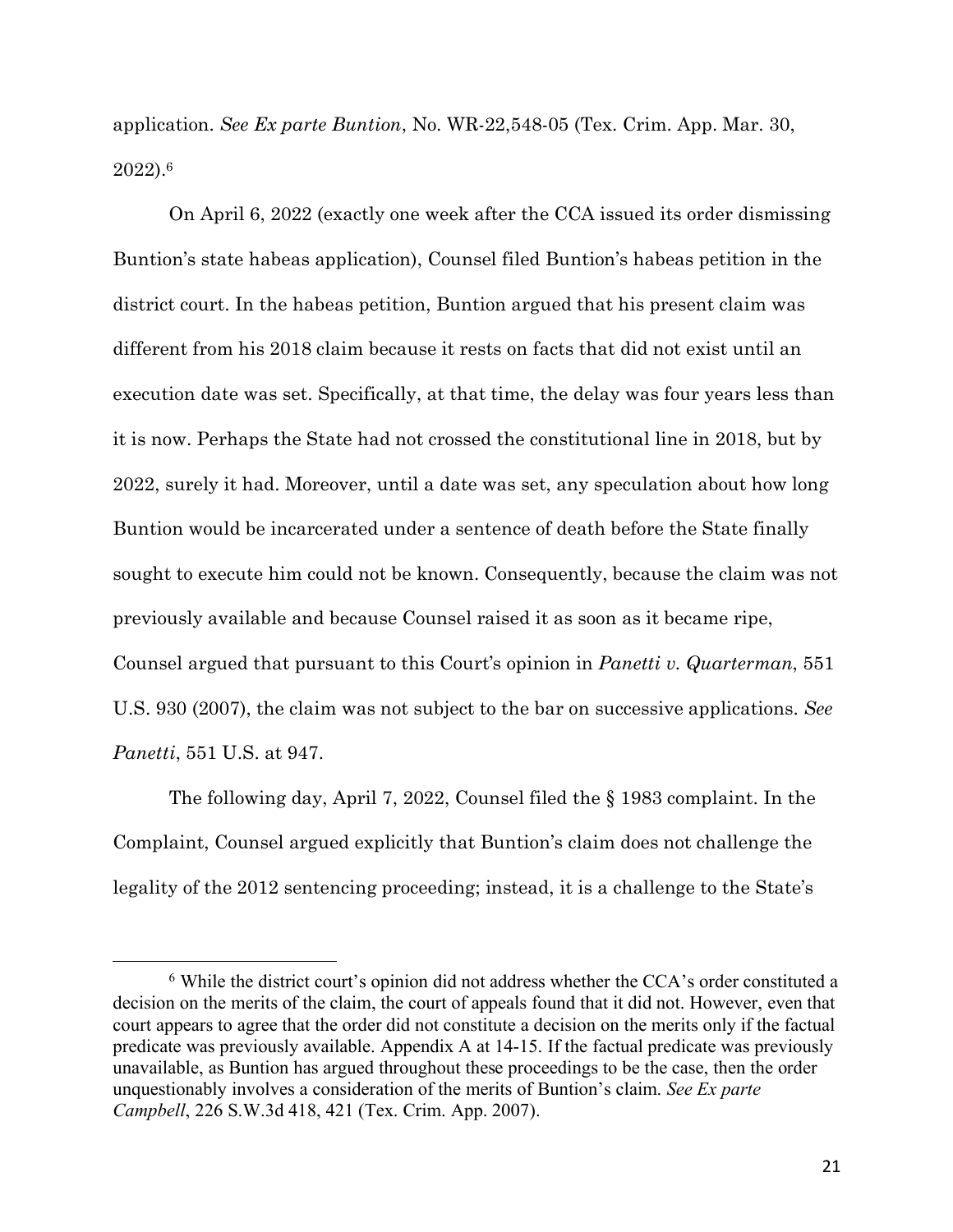method of holding Buntion on death row for over three decades, most of which time it was holding him under an unconstitutional sentence. *See Johnson v. Bredesen*, 130 S. Ct. 541, 543 (2009) (Stevens, J., respecting the denial of certiorari). As Counsel argued, had the State not directly caused the delay of Buntion's execution by providing him an unconstitutional sentencing trial in 1991 and then resisting his attempts to have the error corrected for almost twenty years, "the State would have been quite free, as a constitutional matter, to 'go forward with the sentence.'" *Id.*  (*quoting Nelson v. Campbell*, 541 U.S. 637, 644 (2004)).

On April 14, the district court issued its order dismissing Buntion's habeas petition. Appendix B. While the district court recognized that Buntion's claim was at least somewhat different from his claim raised in his 2018 petition (because it rested, in part, on facts that were not available in 2018), the district court nonetheless found that the factual predicate was available when Buntion filed his 2018 petition and was for that reason, subject to the bar on successive petitions. Appendix B at 3-4.

On April 18, the district court issued its Memorandum and Order dismissing Buntion's § 1983 action with prejudice. Appendix C. Even though Counsel began pursuing the claim (by first presenting it to the state court) one month before Buntion's execution was even scheduled and four and one-half months before the execution date, the district court believed Buntion could have and should have filed his suit at an earlier time. Appendix C at 4-5. Pertinent to one of the questions presented in this Motion, the district court also found Buntion's claim could not be

22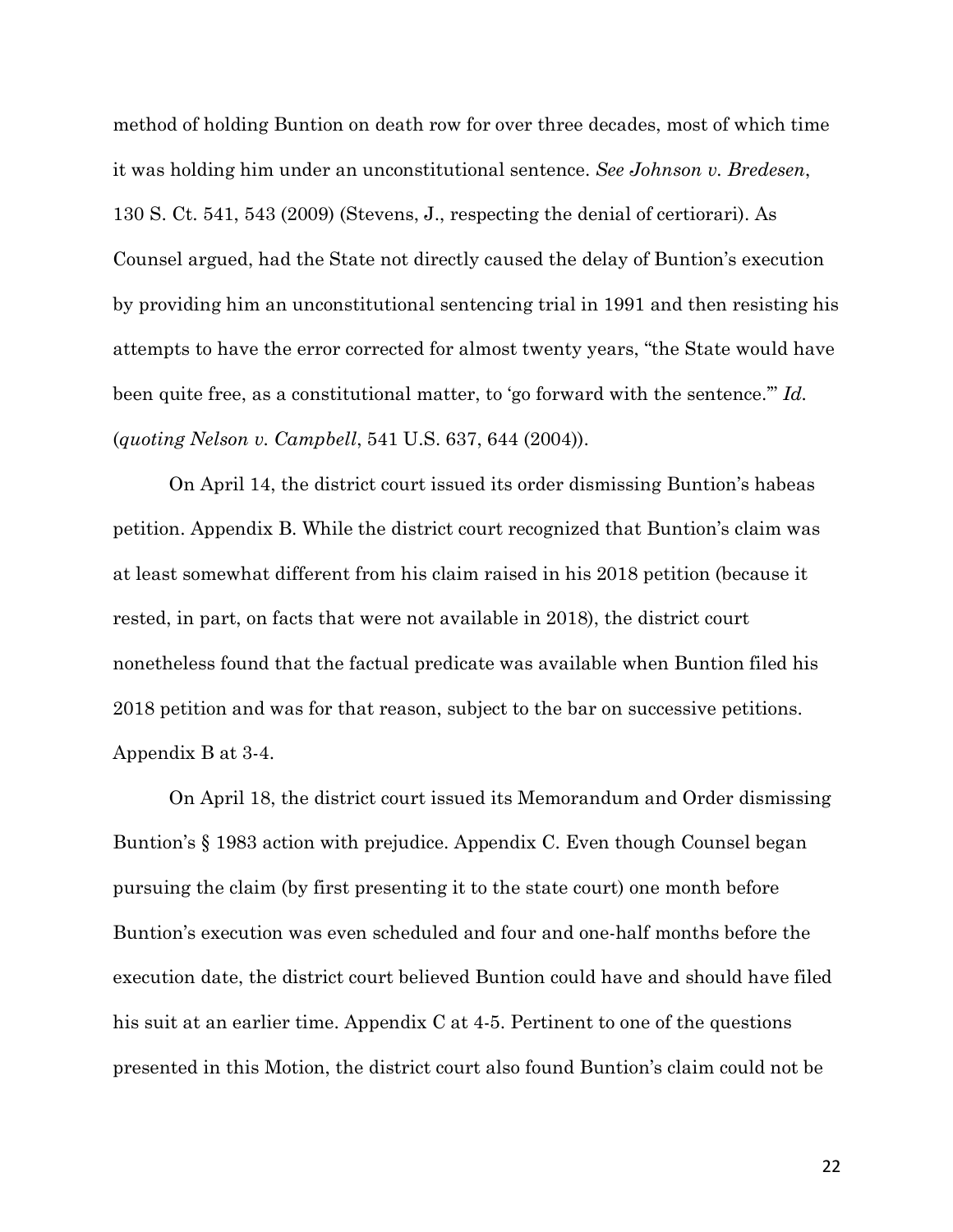brought in a § 1983 action and instead had to be raised in a habeas proceeding. Appendix C at 5-6.

Counsel appealed both orders to the United States Court of Appeals for Fifth Circuit, which consolidated the cases and issued its opinion on April 20. Appendix A. With respect to Buntion's habeas proceeding, while the district court's opinion indicates that it believed Buntion's instant claim to be somewhat different from his 2018 claim, the opinion from the court of appeals indicates it believed the claim to be identical to the 2018 claim and barred for that reason. Appendix A at 18-19. The opinion makes clear that, like the district court, the court of appeals believed the claim to have been available when Buntion filed his 2018 petition. Finally, the court directly insisted that the rule from *Panetti* (i.e., that a second-in-time petition raising a claim as soon as it becomes ripe is not subject to the bar on successive petition) applies only to *Ford* claims. Appendix A at 19.

With respect to Buntion's § 1983 suit, the court of appeals, like the district court, found Buntion's claim to be cognizable only in habeas because the court of appeals (like the district court) found the claim to be a challenge to the validity of Buntion's sentence. Appendix A at 22.

#### **REQUEST FOR RELIEF**

Buntion requests that this Court issue an order staying his execution pending the filing and disposition of a Petition for Writ of Certiorari, which will raise the following questions:

1. Is a challenge to the length of time an inmate has been held on death row prior to his scheduled execution properly viewed as a challenge to the state's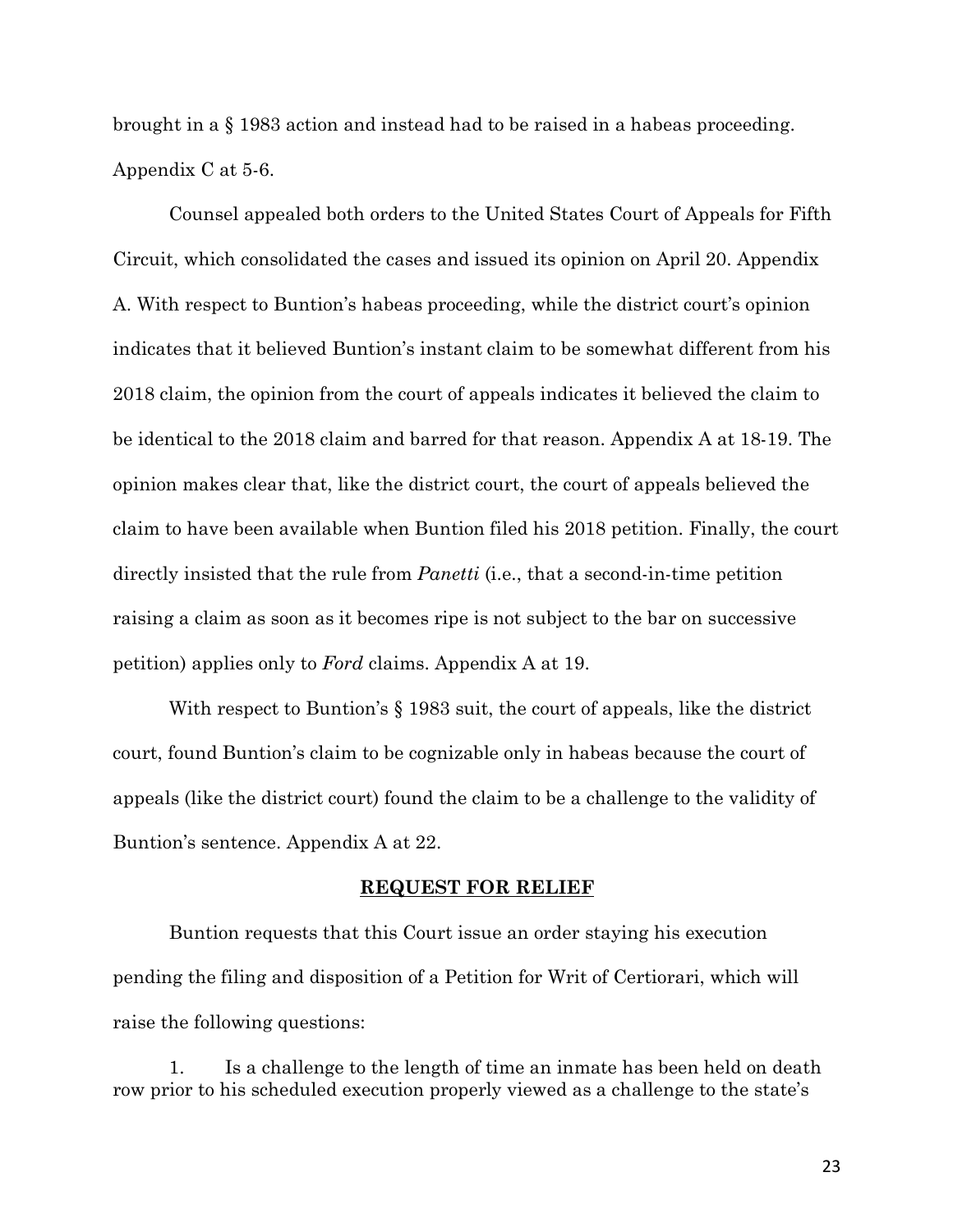method of execution and, if so, is such a challenge properly cognizable pursuant to 42 U.S.C. § 1983?

2. Does a claim that the Eighth Amendment prohibits a state from carrying out a lawfully-imposed death sentence because, as a result of the state's own conduct, the inmate has been on death row for over three decades, become ripe only once the state sets an execution date and is therefore not second or successive?

3. Where a state, and not the inmate, bears primary responsibility for an excessive stay on death row prior to the scheduling of an execution date, does the Eighth Amendment prohibit the State from carrying out an execution, even when the sentence was, at the time it was imposed, lawful?

A stay of execution is warranted where there is: (1) a reasonable probability that four members of the Court would consider the underlying issues sufficiently meritorious for the grant of certiorari or the notation of probable jurisdiction; (2) a significant possibility of reversal of the lower court's decision; and (3) a likelihood that irreparable harm will result if no stay is granted. *Barefoot v. Estelle*, 463 U.S. 880, 895 (1983).

Buntion satisfies these criteria. First, a reasonable probability exists that four members of the Court would consider at least one of the underlying issues as presenting important questions that warrant guidance from this Court. At the heart of these issues is one central question: Is there any means by which a deathsentenced inmate can raise, in the federal courts, a claim that it would violate the Eighth Amendment's prohibition on cruel and unusual punishment for him to be executed after the state has delayed his execution (and subjected him to being incarcerated under a sentence of death) for an excessively lengthy period of time (in this case, thirty-one years)? This Court has recognized that "when a prisoner sentenced by a court to death is confined in the penitentiary awaiting the execution

24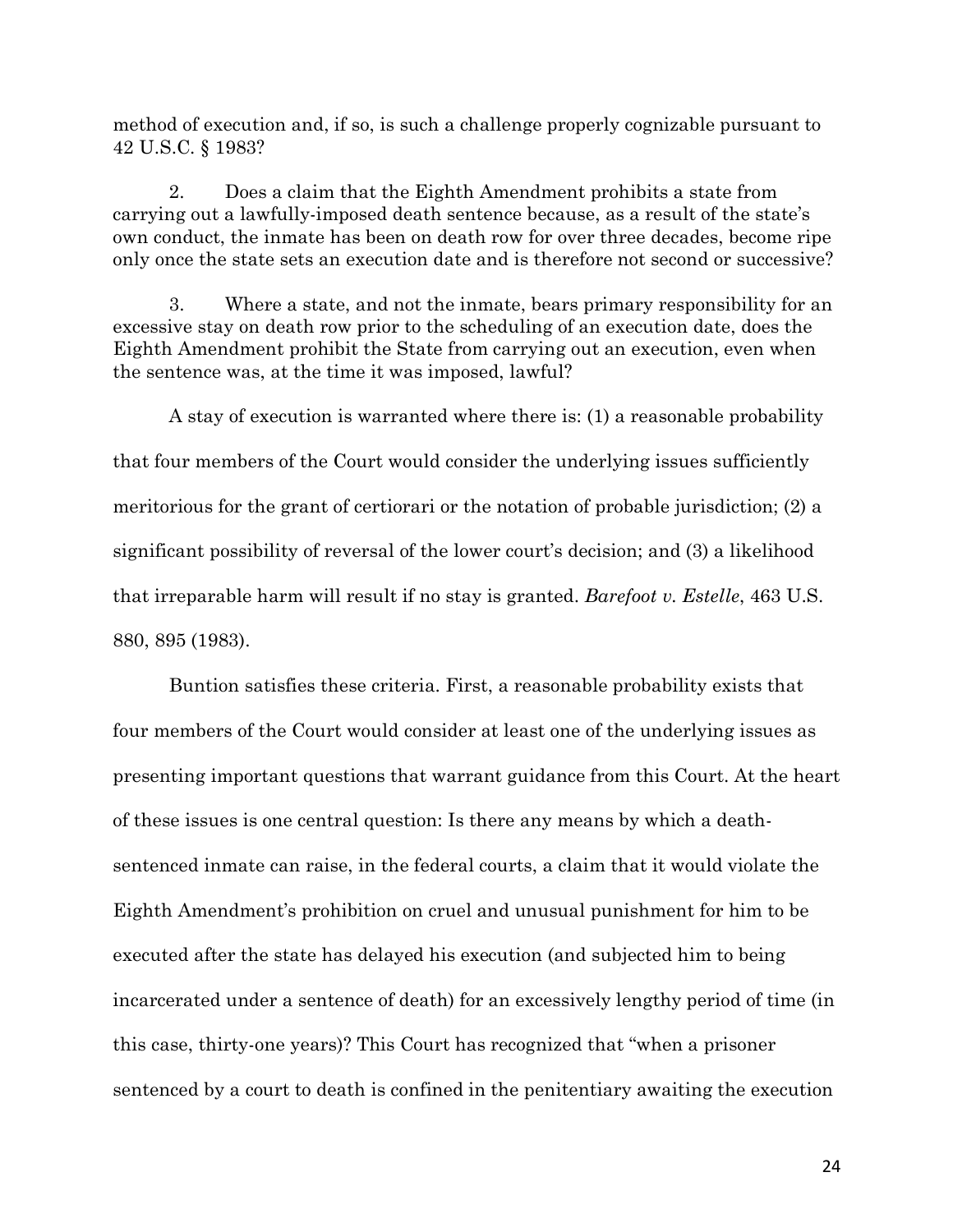of the sentence, one of the most horrible feelings to which he can be subjected during that time is the uncertainty during the whole of it." *In re Medley*, 134 U.S. 160, 172 (1890). Counsel have attempted to raise a claim related to this most horrible of feelings in every conceivable way for Buntion. The result of those efforts is that, absent intervention from this Court, there is no avenue by which a deathsentenced inmate can raise such a claim. If a claim challenging the length of delay between the original imposition of a death sentence and finally carrying it out can ever be pursued, it must be available here.

Second, there exists a significant possibility of reversal of the opinion from the court of appeals. The opinion from the court of appeals forecloses entirely the possibility of ever obtaining relief for an excessive delay. If such claims are cognizable in federal court, the decision below is perforce erroneous

Finally, Buntion will be irreparably harmed if a stay is not granted; if this Court does not stay his execution, Carl Wayne Buntion will be executed tonight, April 21, 2022, after 6:00 pm.